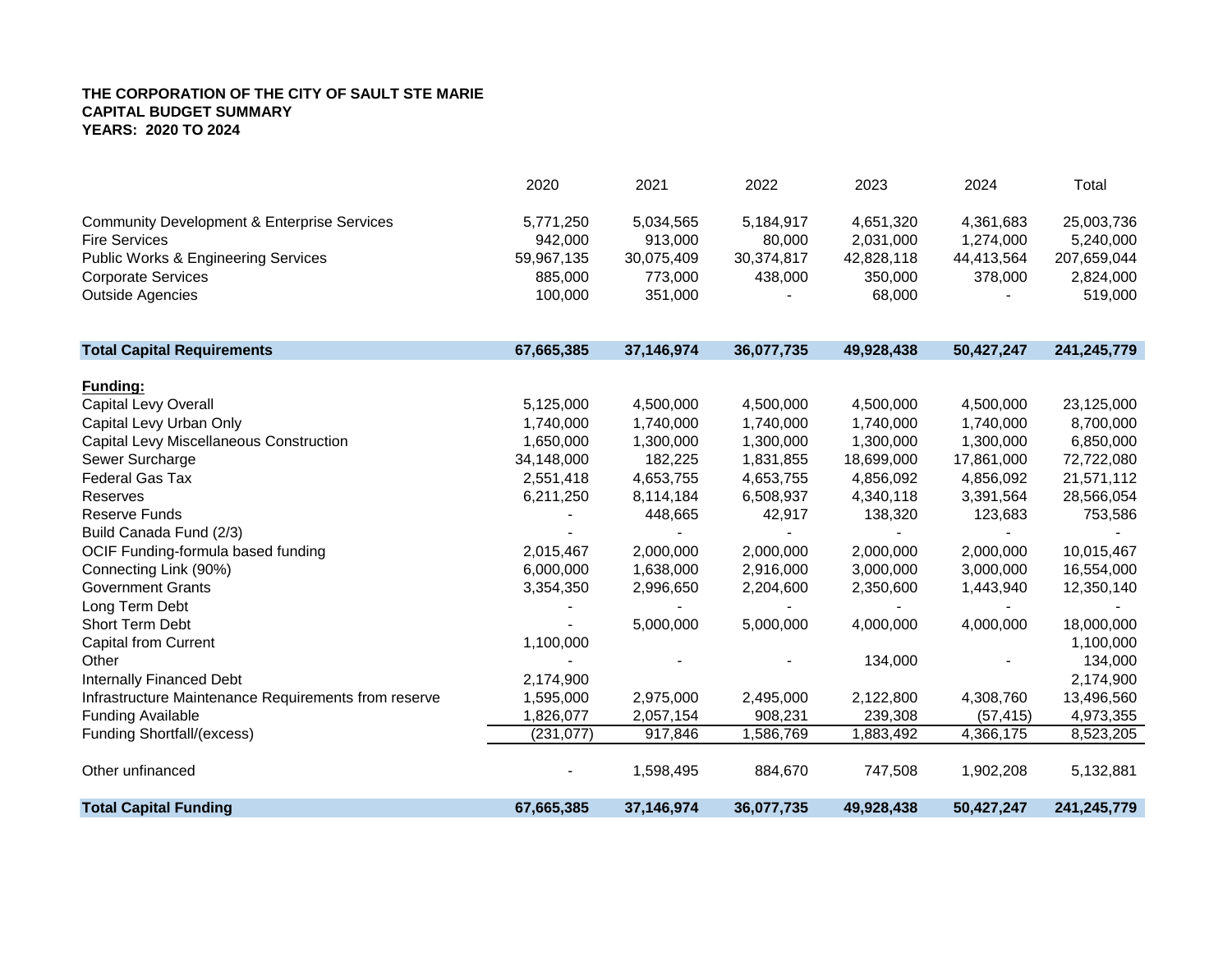#### FUNDING AVAILABILITY

|                                                             | 2020       | 2021       | 2022       | 2023        | 2024        | Total       |
|-------------------------------------------------------------|------------|------------|------------|-------------|-------------|-------------|
| Infrastructure                                              |            |            |            |             |             |             |
| Casino Revenue                                              | 431,580    | 431,580    | 431,580    | 431,580     | 431,580     | 2,157,900   |
| LTD-debt reduction                                          | 1,167,630  | 1,167,630  | 1,167,630  | 1,167,630   | 1,167,630   | 5,838,150   |
| SAH levy                                                    | 693,000    | 693,000    | 693,000    | 693,000     | 693,000     | 3,465,000   |
| Available funding                                           | 2,292,210  | 2,292,210  | 2,292,210  | 2,292,210   | 2,292,210   | 11,461,050  |
| Estimated Reserve Balance Jan 1                             |            | 231,077    | (917, 846) | (1,586,769) | (1,883,492) |             |
| Allocated to LTD repayment                                  | 466,133    | 466,133    | 466,133    | 466,133     | 466,133     |             |
| <b>Net Available</b>                                        | 1,826,077  | 2,057,154  | 908,231    | 239,308     | (57, 415)   |             |
| <b>Capital from Current</b>                                 | 1,100,000  | 1,100,000  | 1,100,000  | 1,100,000   | 1,100,000   | 5,500,000   |
| <b>Capital Works-Road/Bridges/Sewers</b>                    |            |            |            |             |             |             |
| <b>Overall Capital</b>                                      | 4,500,000  | 4,500,000  | 4,500,000  | 4,500,000   | 4,500,000   | 22,500,000  |
| Urban Only Capital                                          | 1,740,000  | 1,740,000  | 1,740,000  | 1,740,000   | 1,740,000   | 8,700,000   |
| Sewer Surcharge                                             | 34,133,000 | 182,225    | 1,831,855  | 18,699,000  | 17,861,000  | 72,707,080  |
| Miscellaneous Construction                                  | 1,300,000  | 1,300,000  | 1,300,000  | 1,300,000   | 1,300,000   | 6,500,000   |
| <b>OCIF Funding</b>                                         | 2,015,467  | 2,000,000  | 2,000,000  | 2,000,000   | 2,000,000   | 10,015,467  |
| Connecting Link (90%) (note 3)                              | 6,000,000  | 1,638,000  | 2,916,000  | 3,000,000   | 3,000,000   | 16,554,000  |
| <b>Federal Gas Tax</b>                                      | 4,451,418  | 4,653,755  | 4,653,755  | 4,856,092   | 4,856,092   | 23,471,112  |
| Investing in Canada Infrastructure Program: Transit (note 4 | 3,354,350  | 2,996,650  | 2,204,600  | 2,350,600   | 1,443,940   | 12,350,140  |
| Active Transportation Infrastructure Plan                   | 116,107    | 116,107    |            |             |             | 232,214     |
| Short Term Debt                                             |            | 5,000,000  | 5,000,000  | 4,000,000   | 4,000,000   | 18,000,000  |
| Uncommitted Capital Overall                                 | 625,000    |            |            |             |             | 625,000     |
| Uncommitted Misc Construction                               | 350,000    |            |            |             |             | 350,000     |
| Available funding                                           | 58,585,342 | 24,126,737 | 26,146,210 | 42,445,692  | 40,701,032  | 192,005,013 |
| <b>Reserves (annual allocation)</b>                         |            |            |            |             |             |             |
| Fire                                                        | 303,000    | 303,000    | 303,000    | 303,000     | 303,000     | 1,515,000   |
| Police                                                      | 165,000    | 165,000    | 165,000    | 165,000     | 165,000     | 825,000     |
| Public Works and Transportation-Works                       | 1,384,830  | 1,384,830  | 1,384,830  | 1,384,830   | 1,384,830   | 6,924,150   |
| Public Works and Transportation-Waste Collection            | 115,938    | 115,938    | 115,938    | 115,938     | 115,938     | 579,690     |
| <b>CDES-Transit</b>                                         | 130,000    | 130,000    | 130,000    | 130,000     | 130,000     | 650,000     |
| <b>Engineering Equipment</b>                                | 40,000     | 40,000     | 40,000     | 40,000      | 40,000      | 200,000     |
| Landfill (note 1)                                           | 591,381    | 741,381    | 891,381    | 1,041,381   | 1,191,381   | 4,456,905   |
| Library (note 2)                                            | 80,000     | 80,000     | 80,000     | 80,000      | 80,000      | 400,000     |
|                                                             | 2,810,149  | 2,960,149  | 3,110,149  | 3,260,149   | 3,410,149   | 15,550,745  |
|                                                             |            |            |            |             |             |             |
| <b>Total Funding</b>                                        | 64,787,701 | 30,479,096 | 32,648,569 | 49,098,051  | 47,503,391  | 224,516,808 |

#### Notes:

1) The Landfill Business and Implementation (B&I) Plan was approved by Council on October 22, 2019.

There will be a 10% increase in user fees every five years, in addition to a waste management system levy increase of approximately \$239,000 in 2020. An allowance for capital expenditures has been incorporated into the business plan, and fee/levy structure.

Increases to the levy are required each year over a 10 year period, with average annual increases from 2020 to 2030 of approximately \$350,000.

2) The Centennial Branch of the library is a City-owned building. Annual allocation for maintenance

3) Connecting Link funding for Trunk Road not yet approved.

4) New round of Public Transit Infrastructure Funds started in 2019. City's share of eligible costs is 27%.

The 2020 Capital Budget requires \$1,240,650 of City funding towards eligible Transit projects for 2020.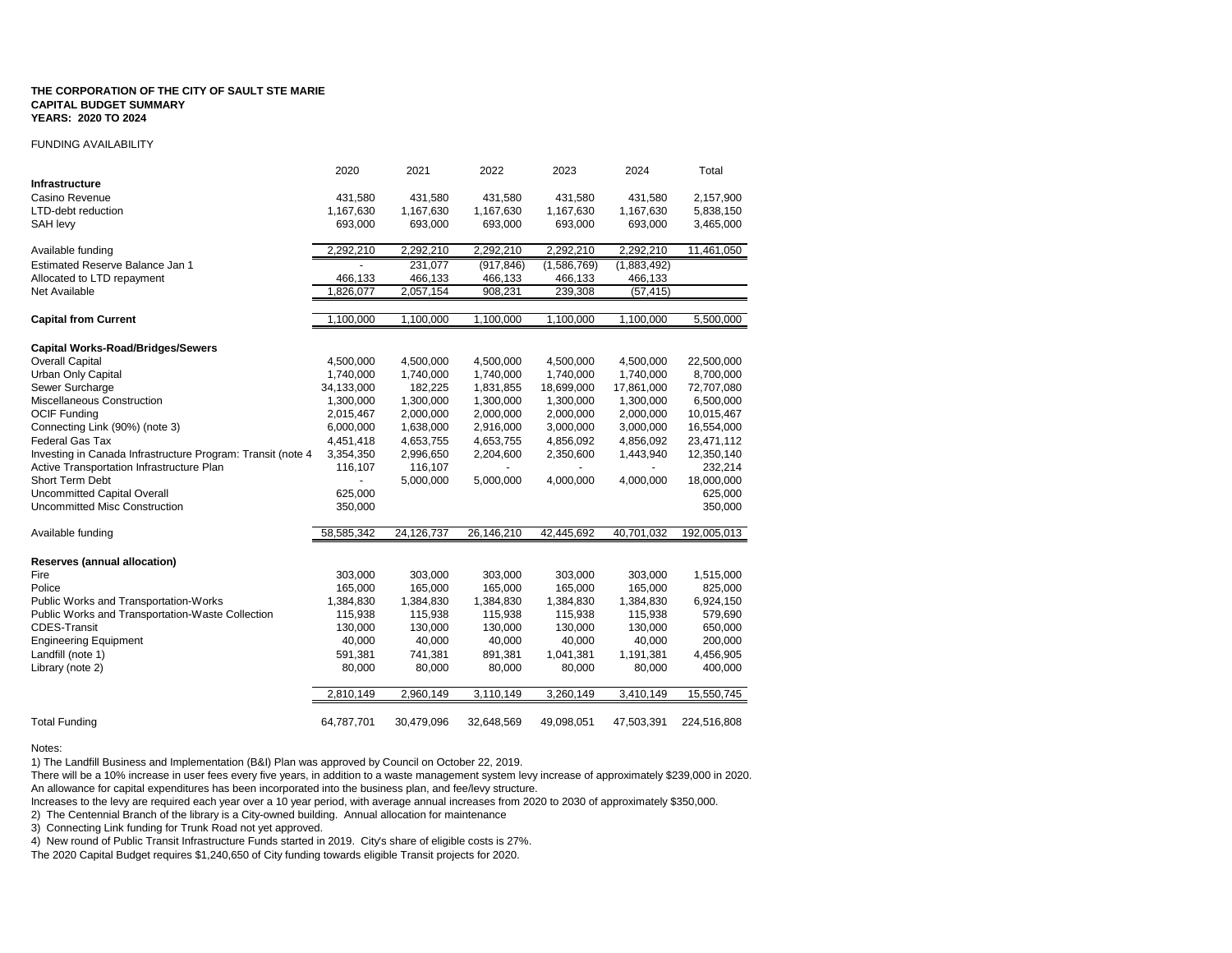## *ENGINEERING*

|                                                 | 2020       | 2021       | 2022       | 2023       | 2024           | Total       |
|-------------------------------------------------|------------|------------|------------|------------|----------------|-------------|
| Infrastructure-Large Wastewater:                |            |            |            |            |                |             |
| West End Plant and MPS                          | 15,000,000 | 500,000    | 2,000,000  | 14,000,000 | 14,000,000     | 45,500,000  |
| East End Plant                                  | 500,000    | 500,000    | 500,000    | 500,000    | 500,000        | 2,500,000   |
| Miscellaneous Capital                           | 230,000    | 235,000    | 240,000    | 250,000    | 255,000        | 1,210,000   |
| <b>Emergency Repairs</b>                        | 600,000    | 600,000    | 600,000    | 600,000    | 600,000        | 3,000,000   |
| <b>Pumping Stations</b>                         | 608,000    | 720,000    | 627,000    | 524,000    | 608,000        | 3,087,000   |
| <b>Biosolids Management Facility</b>            | 15,000,000 |            |            |            | $\blacksquare$ | 15,000,000  |
| <b>SCADA</b>                                    |            | 100,000    | 100,000    | 100,000    | 100,000        | 400,000     |
| Waste Water Treatment Plant Capital Maintenance | 1,595,000  | 1,625,000  | 1,660,000  | 1,700,000  | 1,740,000      | 8,320,000   |
| <b>Infrastructure- Aqueducts</b>                | 1,225,000  | 1,200,000  | 500,000    |            | 600,000        | 3,525,000   |
| <b>Infrastructure-Bridges</b>                   |            | 180,000    | 1,800,000  |            |                | 1,980,000   |
| Infrastructure-Roads (Note 1)                   | 16,761,885 | 13,220,000 | 14,440,025 | 17,140,000 | 17,000,000     | 78,561,910  |
| Infrastructure-Miscellaneous Construction       | 1,650,000  | 1,300,000  | 1,300,000  | 1,300,000  | 1,300,000      | 6,850,000   |
| Infrastructure-Boardwalk                        | 1,500,000  | 1,000,000  |            |            |                | 2,500,000   |
| <b>Fleet &amp; Equipment</b>                    |            |            |            |            |                |             |
| <b>Sanitary Sewer</b>                           | 45,000     | 902,225    | 247,855    |            | 58,000         | 1,253,080   |
| <b>Engineering Capital Equipment</b>            |            | 129,350    | 66,780     | 70,080     | 141,730        | 407,940     |
| Total                                           | 54,714,885 | 22,211,575 | 24,081,660 | 36,184,080 | 36,902,730     | 174,094,930 |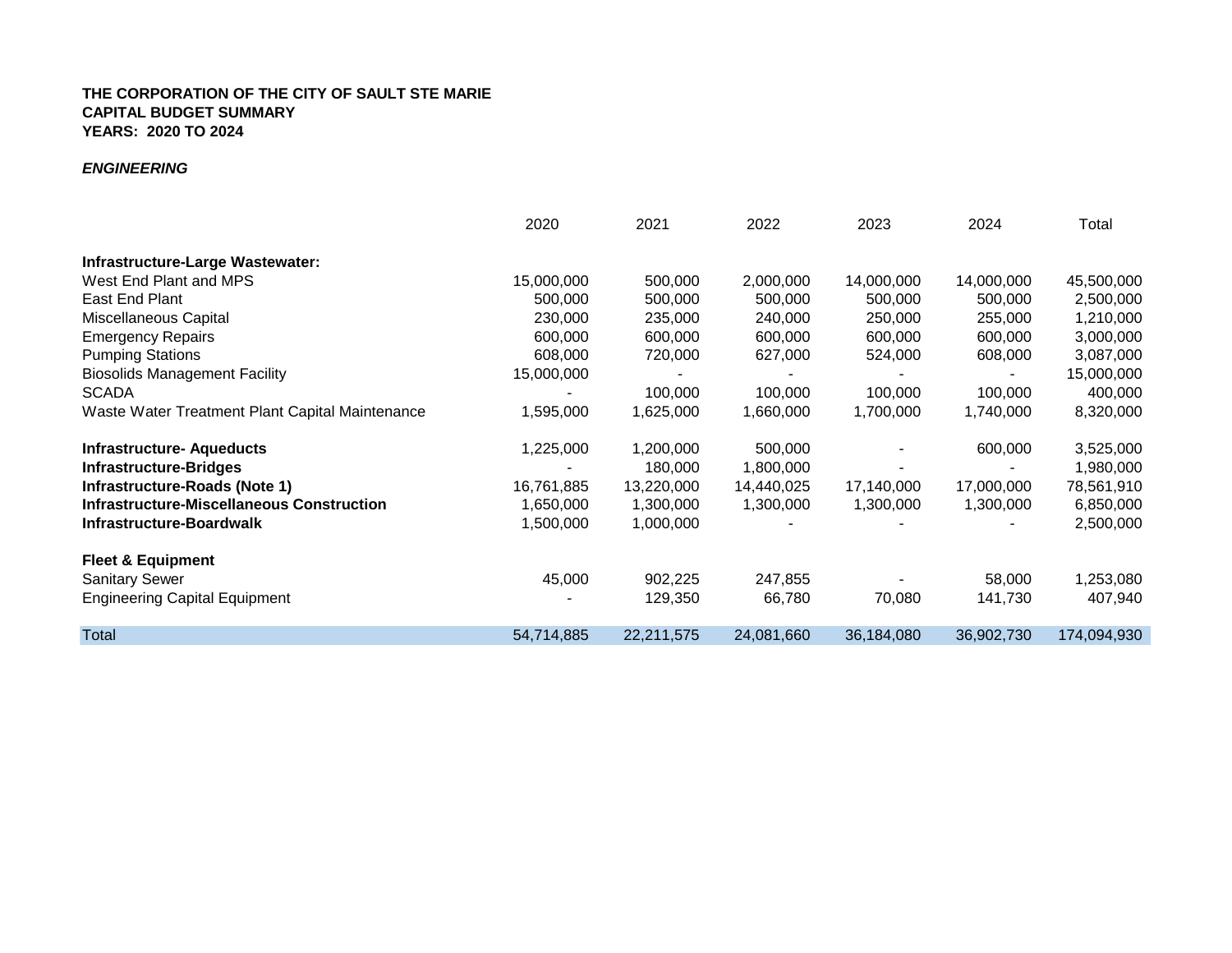## *ENGINEERING*

| <b>Designated Funding:</b>              |            |            |            |              |            |             |
|-----------------------------------------|------------|------------|------------|--------------|------------|-------------|
| Capital Levy Overall                    | 5,125,000  | 4,500,000  | 4,500,000  | 4,500,000    | 4,500,000  | 23,125,000  |
| Capital Levy Urban Only                 | 1,740,000  | 1,740,000  | 1,740,000  | 1,740,000    | 1,740,000  | 8,700,000   |
| Capital Levy Miscellaneous Construction | 1,650,000  | 1,300,000  | 1,300,000  | 1,300,000    | 1,300,000  | 6,850,000   |
| Sewer Surcharge                         | 34,133,000 | 182,225    | 1,831,855  | 18,699,000   | 17,861,000 | 72,707,080  |
| <b>Federal Gas Tax</b>                  | 2,551,418  | 4,653,755  | 4,653,755  | 4,856,092    | 4,856,092  | 21,571,112  |
| Reserves                                |            | 129,350    | 66,780     | 70,080       | 141,730    | 407,940     |
| Reserve Funds                           |            |            |            |              |            |             |
| <b>OCIF Funding</b>                     | 2,015,467  | 2,000,000  | 2,000,000  | 2,000,000    | 2,000,000  | 10,015,467  |
| Connecting Link (90%) (Note 2)          | 6,000,000  | 1,638,000  | 2,916,000  | 3,000,000    | 3,000,000  | 16,554,000  |
| <b>Short Term Debt</b>                  |            | 5,000,000  | 5,000,000  |              |            | 10,000,000  |
| Long Term Debt                          |            |            |            |              |            |             |
| <b>Other Govt Grants</b>                |            |            |            |              |            |             |
| <b>Internally Financed Debt</b>         | 1,500,000  |            |            |              |            | 1,500,000   |
| Infrastructure Funding Required         |            |            |            |              |            |             |
| Total                                   | 54,714,885 | 21,143,330 | 24,008,390 | 36, 165, 172 | 35,398,822 | 171,430,599 |
|                                         |            |            |            |              |            |             |
| <b>Unfinanced</b>                       |            | 1,068,245  | 73,270     | 18,908       | 1,503,908  | 2,664,331   |

# Notes:

1) Capital budget for roads is based upon current funding levels and not road assessment requirements. The City currently does not have the funding resources to address all roads that are assessed as immediate priority repair.

2) Connecting Link funding for Trunk Road not yet approved.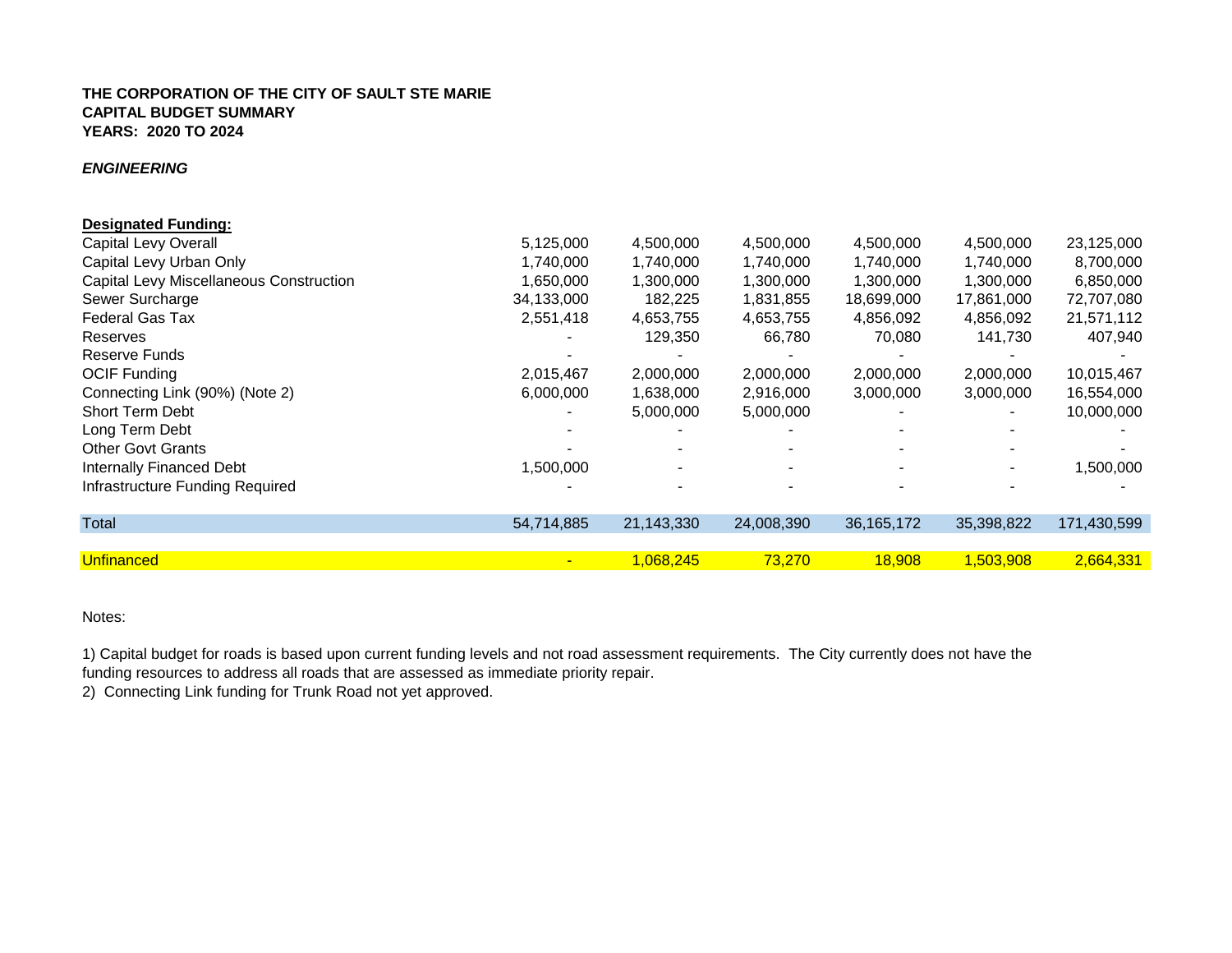#### *PUBLIC WORKS*

|                                       | 2020      | 2021           | 2022           | 2023           | 2024           | Total      |
|---------------------------------------|-----------|----------------|----------------|----------------|----------------|------------|
| <b>Infrastructure Maintenance</b>     |           |                |                |                |                |            |
| <b>Administration Building</b>        |           |                |                | 132,000        |                | 132,000    |
| Garage Building A                     |           |                | 21,000         | 222,000        | 1,354,000      | 1,597,000  |
| Carpentry Shop Building B             |           |                |                | $\blacksquare$ | 12,000         | 12,000     |
| <b>Equipment Storage Garage</b>       |           | 444.000        | ٠              | $\blacksquare$ |                | 444,000    |
| Water Main at Sackville Complex       |           | 175,000        |                |                |                | 175,000    |
| PW Siding                             | 310,000   |                |                |                |                | 310,000    |
| PW Rooftop HVAC                       | 25,000    |                |                |                |                | 25,000     |
|                                       | 335,000   | 619,000        | 21,000         | 354,000        | 1,366,000      | 2,695,000  |
| <b>Traffic Infrastructure</b>         | 164,250   |                |                |                |                | 164,250    |
| Landfill Upgrade/Replacement (Note 1) | 1,610,000 | 5,860,000      | 4,550,000      | 4,650,000      | 4,760,000      | 21,430,000 |
| Landfill Fleet/Equipment (Note 1)     | 1,758,500 |                | 337,323        | 255,204        |                | 2,351,027  |
| <b>PWT Works-Fleet/Equipment</b>      | 1,384,500 | 1,384,834      | 1,384,834      | 1,384,834      | 1,384,834      | 6,923,836  |
| Total                                 | 5,252,250 | 7,863,834      | 6,293,157      | 6,644,038      | 7,510,834      | 33,564,114 |
|                                       |           |                |                |                |                |            |
| <b>Designated Funding:</b>            |           |                |                |                |                |            |
| Capital Levy Overall                  |           |                |                |                |                |            |
| Capital Levy Urban Only               |           |                |                |                |                |            |
| Sewer Surcharge                       |           |                |                |                |                |            |
| Federal Gas Tax                       |           |                |                |                |                |            |
| <b>Reserves</b>                       | 4,753,000 | 7,244,834      | 6,272,157      | 2,290,038      | 2,144,834      | 22,704,864 |
| <b>Reserve Funds</b>                  |           |                |                |                |                |            |
| <b>Capital from Current</b>           |           |                |                |                |                |            |
| <b>Government Grants</b>              |           |                |                |                |                |            |
| Short Term Debt                       |           |                |                | 4,000,000      | 4,000,000      | 8,000,000  |
| Long Term Debt                        |           |                |                |                |                |            |
| Other                                 |           |                |                |                |                |            |
| <b>Internally Financed Debt</b>       | 164,250   |                |                |                |                |            |
| Asset Management Reserve              | 335,000   | 619,000        | 21,000         | 354,000        | 1,366,000      | 2,695,000  |
| Total                                 | 5,252,250 | 7,863,834      | 6,293,157      | 6,644,038      | 7,510,834      | 33,399,864 |
| <b>Unfinanced</b>                     | ٠         |                | $\blacksquare$ |                |                | 164.250    |
|                                       |           | $\blacksquare$ |                | $\blacksquare$ | $\blacksquare$ |            |

Notes

1) The Landfill Business and Implementation (B&I) Plan was approved by Council on October 22, 2019.

There will be a 10% increase in user fees every five years, in addition to a waste management system levy increase of approximately \$239,000 in 2020. An allowance for capital expenditures has been incorporated into the business plan, and fee/levy structure.

Increases to the levy are required each year over a 10 year period, with average annual increases from 2020 to 2030 of approximately \$350,000.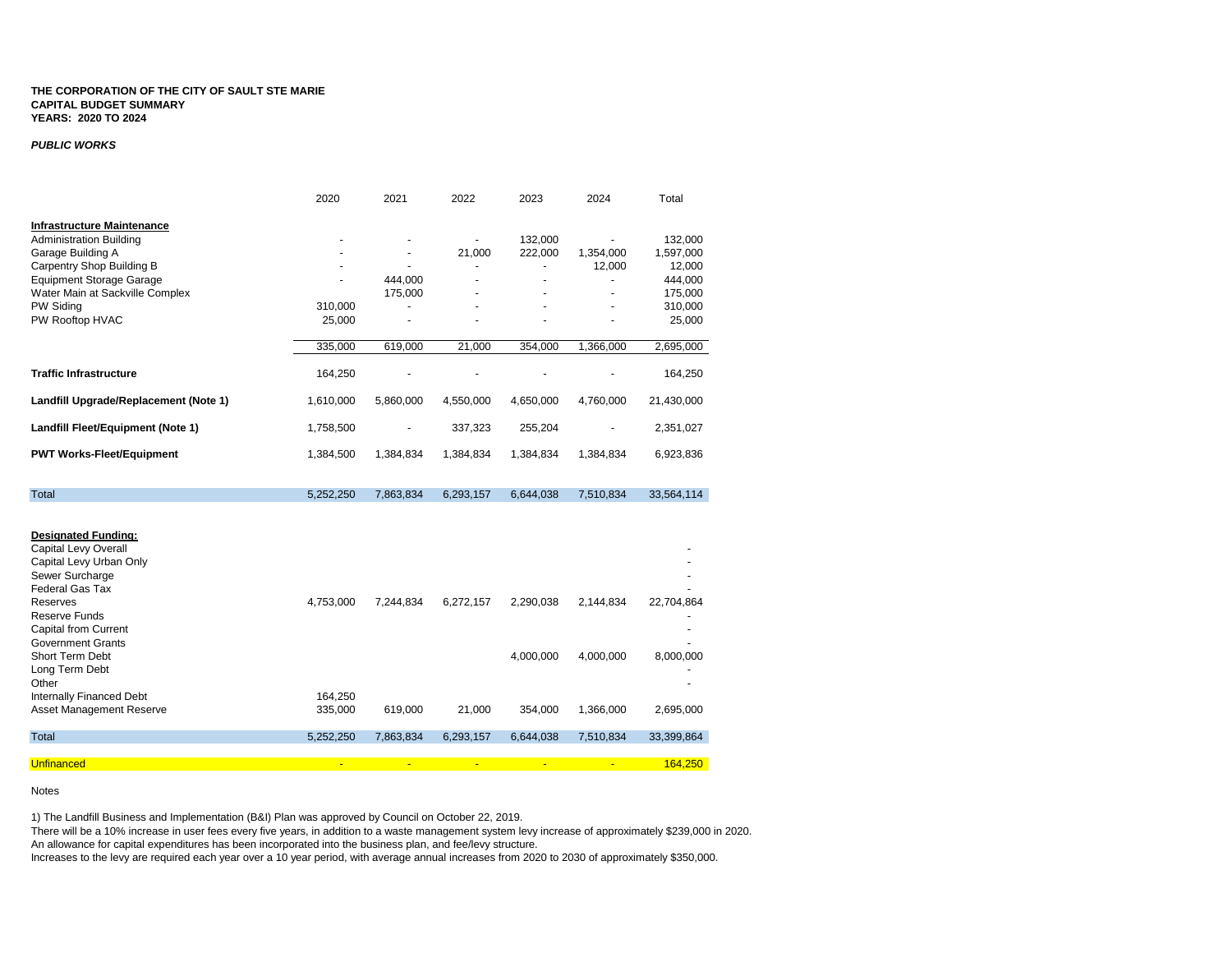### *COMMUNITY DEVELOPMENT & ENTERPRISE SERVICES*

|                                    | 2020           | 2021                     | 2022           | 2023                     | 2024           | Total      |
|------------------------------------|----------------|--------------------------|----------------|--------------------------|----------------|------------|
| <b>Infrastructure Maintenance</b>  |                |                          |                |                          |                |            |
| <b>Community Services</b>          |                |                          |                |                          |                |            |
| Roberta Bondar Park                |                | 156,000                  | 56,000         | 138,000                  |                | 350,000    |
| <b>GFL Memorial Gardens</b>        |                | $\blacksquare$           | $\blacksquare$ | $\blacksquare$           | 2,225,000      | 2,225,000  |
| John Rhodes Community Centre       | 40,000         | 26,000                   | 1,932,000      | 1,124,000                |                | 3,122,000  |
| Ermatinger Old Stone House         |                | ۰                        | 8,000          |                          | 17,000         | 25,000     |
| Roberta Bondar Park                | 130,000        |                          |                |                          |                | 130,000    |
| McMeeken Centre (Note 1)           |                | 73,000                   |                |                          |                | 73,000     |
|                                    | 170,000        | 255,000                  | 1,996,000      | 1,262,000                | 2,242,000      | 5,925,000  |
| <b>Transit</b>                     |                |                          |                |                          |                |            |
| <b>Transit Bus Depot</b>           |                |                          |                | 40,000                   | 88,000         | 128,000    |
| <b>Transit Terminal Building</b>   |                | 2,000,000                |                |                          |                | 2,000,000  |
|                                    | $\blacksquare$ | 2,000,000                | ۰              | 40,000                   | 88,000         | 2,128,000  |
| <b>Cemetery</b>                    |                |                          |                |                          |                |            |
| Cemetery Chapel & Office Building  |                |                          |                | 31,000                   |                | 31,000     |
| Mausoleum roof                     | 35,000         |                          |                |                          |                |            |
| <b>Cemetery Roadways</b>           |                | 134,000                  |                |                          |                | 134,000    |
|                                    | 35,000         | 134,000                  | $\blacksquare$ | 31,000                   | $\blacksquare$ | 165,000    |
| <b>Growth Projects:</b>            |                |                          |                |                          |                |            |
| Plaza and market                   | 500,000        |                          |                |                          |                | 500,000    |
|                                    | 500,000        | $\overline{\phantom{a}}$ | $\blacksquare$ | $\overline{\phantom{a}}$ |                | 500,000    |
| <b>Infrastructure Development:</b> |                |                          |                |                          |                |            |
| Bondar Marina Sewage Pumpout       | 15,000         |                          |                |                          |                | 15,000     |
|                                    | 15,000         | $\blacksquare$           | $\blacksquare$ | $\blacksquare$           | $\blacksquare$ | 15,000     |
| <b>Fleet &amp; Equipment:</b>      |                |                          |                |                          |                |            |
| Transit (Note 2)                   | 4,595,000      | 2,105,000                | 3,020,000      | 3,180,000                | 1,890,000      | 14,790,000 |
| <b>Community Centres</b>           | 456,250        | 91,900                   | 126,000        |                          | 18,000         | 692,150    |
| Cemetery                           |                | 448,665                  | 42,917         | 138,320                  | 123,683        | 753,586    |
|                                    | 5,051,250      | 2,645,565                | 3,188,917      | 3,318,320                | 2,031,683      | 16,235,736 |
|                                    |                |                          |                |                          |                |            |
| Total                              | 5,771,250      | 5,034,565                | 5,184,917      | 4,651,320                | 4,361,683      | 24,968,736 |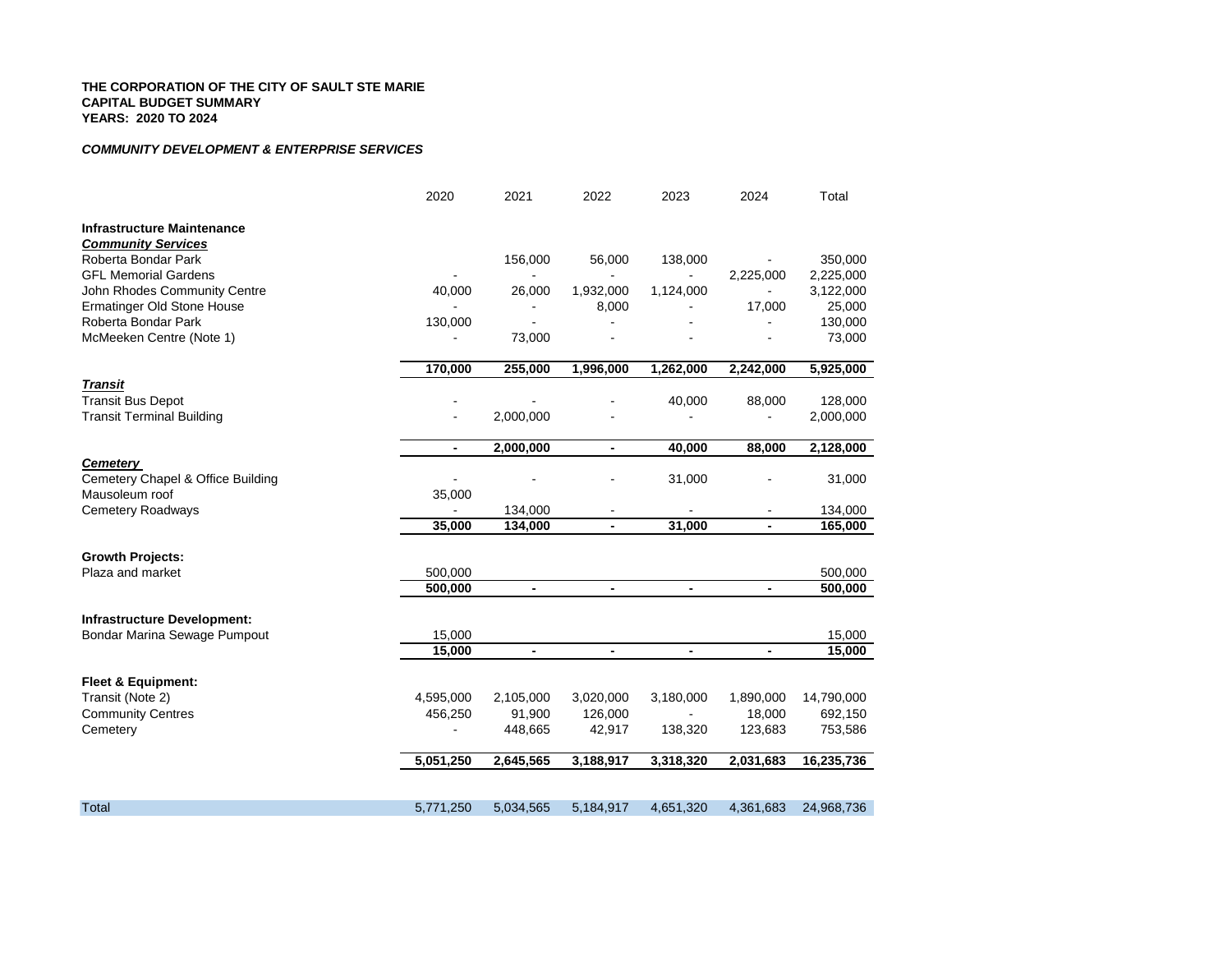#### *COMMUNITY DEVELOPMENT & ENTERPRISE SERVICES*

|                                 | 2020      | 2021      | 2022      | 2023      | 2024      | Total      |
|---------------------------------|-----------|-----------|-----------|-----------|-----------|------------|
| <b>Designated Funding:</b>      |           |           |           |           |           |            |
| Capital Levy Overall            |           |           |           |           |           |            |
| Capital Levy Urban Only         |           |           |           |           |           |            |
| Sewer Surcharge                 | 15,000    |           |           |           |           | 15,000     |
| <b>Federal Gas Tax</b>          |           |           |           |           |           |            |
| Reserves-Other                  | 586,250   | 130,000   | 130,000   | 130,000   | 130,000   | 1,106,250  |
| Reserve Funds                   |           | 448.665   | 42,917    | 138,320   | 123,683   | 753,586    |
| Capital from Current            | 1,100,000 |           |           |           |           | 1,100,000  |
| <b>Government Grants</b>        | 3,354,350 | 2,996,650 | 2,204,600 | 2,350,600 | 1,443,940 | 12,350,140 |
| Long Term Debt                  |           |           |           |           |           |            |
| Other - Operations              |           |           |           |           |           |            |
| Internally Financed Debt        | 510,650   |           |           |           |           |            |
| <b>Asset Management Reserve</b> | 205,000   | 929,000   | 1,996,000 | 1,303,800 | 2,265,760 | 6,699,560  |
|                                 |           |           |           |           |           |            |
|                                 |           |           |           |           |           |            |
| <b>Total</b>                    | 5,771,250 | 4,504,315 | 4,373,517 | 3,922,720 | 3,963,383 | 22,024,536 |
|                                 |           |           |           |           |           |            |
| Unfinanced                      |           | 530,250   | 811,400   | 728,600   | 398,300   | 2,945,750  |

Notes:

1) Engineering services for the McMeeken Centre arena replacement/twin pad replacement was approved by Council on November 4, 2019. The City is to internally fund in the short term (2019 and 2020) up to \$1,310,000 to advance the project.

2) The first round of Public Transit Infrastructure Funds were announced August 2016, with the City's share being 50% of total eligible costs. The City's share for the new round of funding announced in 2019 is 27%.

| City funding: |      |
|---------------|------|
| \$ 300,000    | 2017 |
| \$1,472,500   | 2018 |
| \$1.127.250   | 2019 |
| \$730,000     | 2020 |
| \$3,629,750   |      |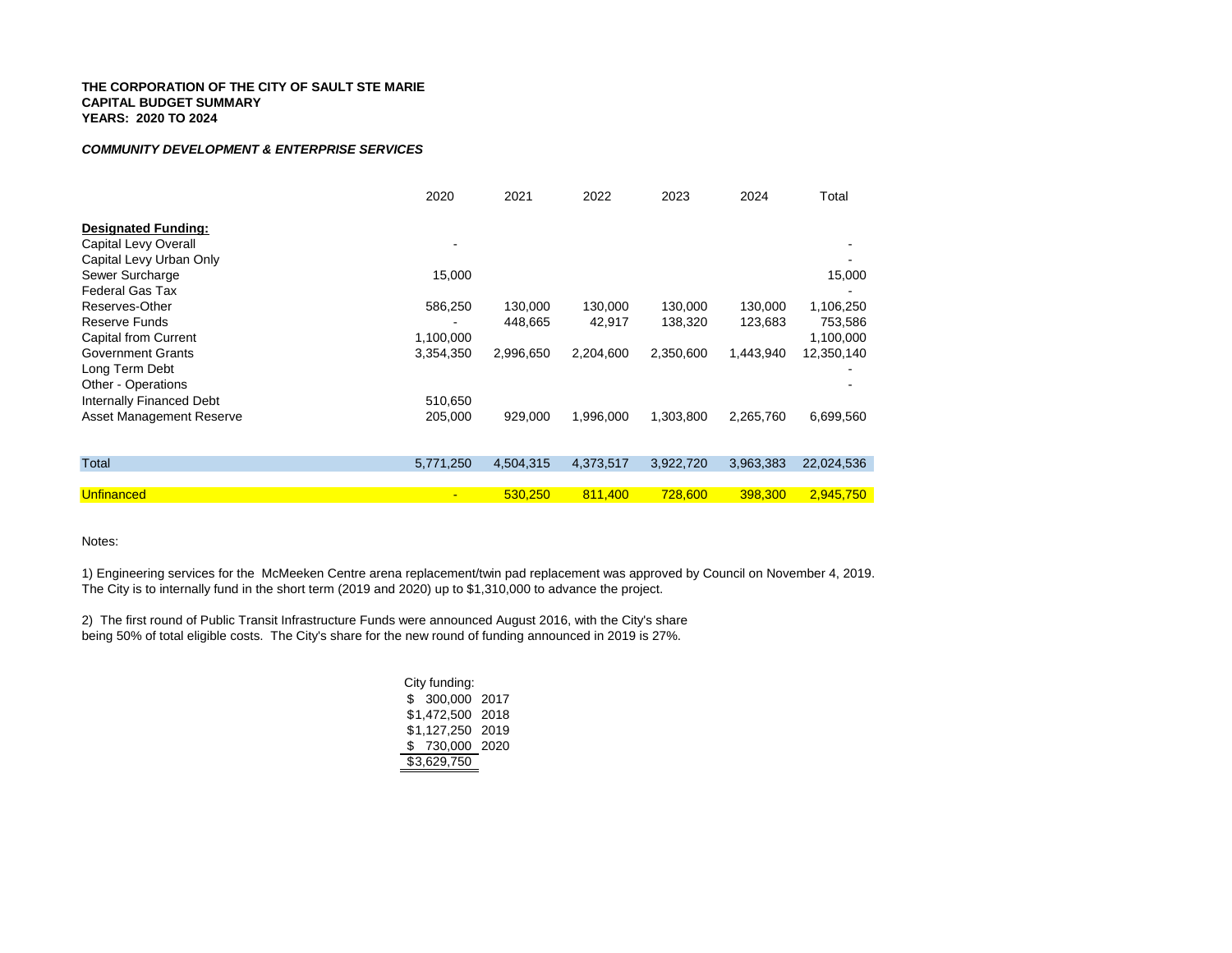#### *FIRE SERVICES*

|                                                                                                                                                                                                                                      | 2020           | 2021           | 2022           | 2023           | 2024      | Total     |
|--------------------------------------------------------------------------------------------------------------------------------------------------------------------------------------------------------------------------------------|----------------|----------------|----------------|----------------|-----------|-----------|
| <b>Infrastructure Maintenance:</b><br>Central Fire Station #1                                                                                                                                                                        |                | 291,000        |                | 10,000         | 296,000   | 597,000   |
| Fire Station #2 Roof                                                                                                                                                                                                                 | 40,000         | 6,000          |                |                |           | 46,000    |
| Fire Station #2 HVAC                                                                                                                                                                                                                 | 15,000         |                |                |                |           | 15,000    |
| Fire Station #3 HVAC                                                                                                                                                                                                                 | 15,000         | 6,000          |                | 6,000          |           | 27,000    |
| Fire Hall #4/EMS Complex                                                                                                                                                                                                             |                |                | 40,000         | 31,000         | 3,000     | 74,000    |
| Phase One - New Fire Hall                                                                                                                                                                                                            |                |                |                | 134,000        |           | 134,000   |
|                                                                                                                                                                                                                                      | 70,000         | 303,000        | 40,000         | 181,000        | 299,000   | 893,000   |
|                                                                                                                                                                                                                                      |                |                |                |                |           |           |
| <b>Fleet/Equipment:</b>                                                                                                                                                                                                              | 872,000        | 610,000        | 40,000         | 1,850,000      | 975,000   | 4,347,000 |
|                                                                                                                                                                                                                                      | 872,000        | 610,000        | 40,000         | 1,850,000      | 975,000   | 4,347,000 |
|                                                                                                                                                                                                                                      |                |                |                |                |           |           |
| Total                                                                                                                                                                                                                                | 942,000        | 913,000        | 80,000         | 2,031,000      | 1,274,000 | 5,240,000 |
| <b>Designated Funding:</b><br>Capital Levy Overall<br>Capital Levy Urban Only<br>Sewer Surcharge<br>Federal Gas Tax<br>Reserves<br><b>Reserve Funds</b><br><b>Capital from Current</b><br><b>Government Grants</b><br>Long Term Debt | 872,000        | 610,000        | 40,000         | 1,850,000      | 975,000   | 4,347,000 |
| Internally Financed Debt                                                                                                                                                                                                             |                |                |                | 134,000        |           | 134,000   |
| Asset Management Reserve                                                                                                                                                                                                             | 70,000         | 303,000        | 40,000         | 47,000         | 299,000   | 759,000   |
| Unfinanced                                                                                                                                                                                                                           |                |                |                |                |           |           |
| <b>Total</b>                                                                                                                                                                                                                         | 942,000        | 913,000        | 80,000         | 2,031,000      | 1,274,000 | 5,240,000 |
| <b>Unfinanced</b>                                                                                                                                                                                                                    | $\blacksquare$ | $\blacksquare$ | $\blacksquare$ | $\blacksquare$ |           |           |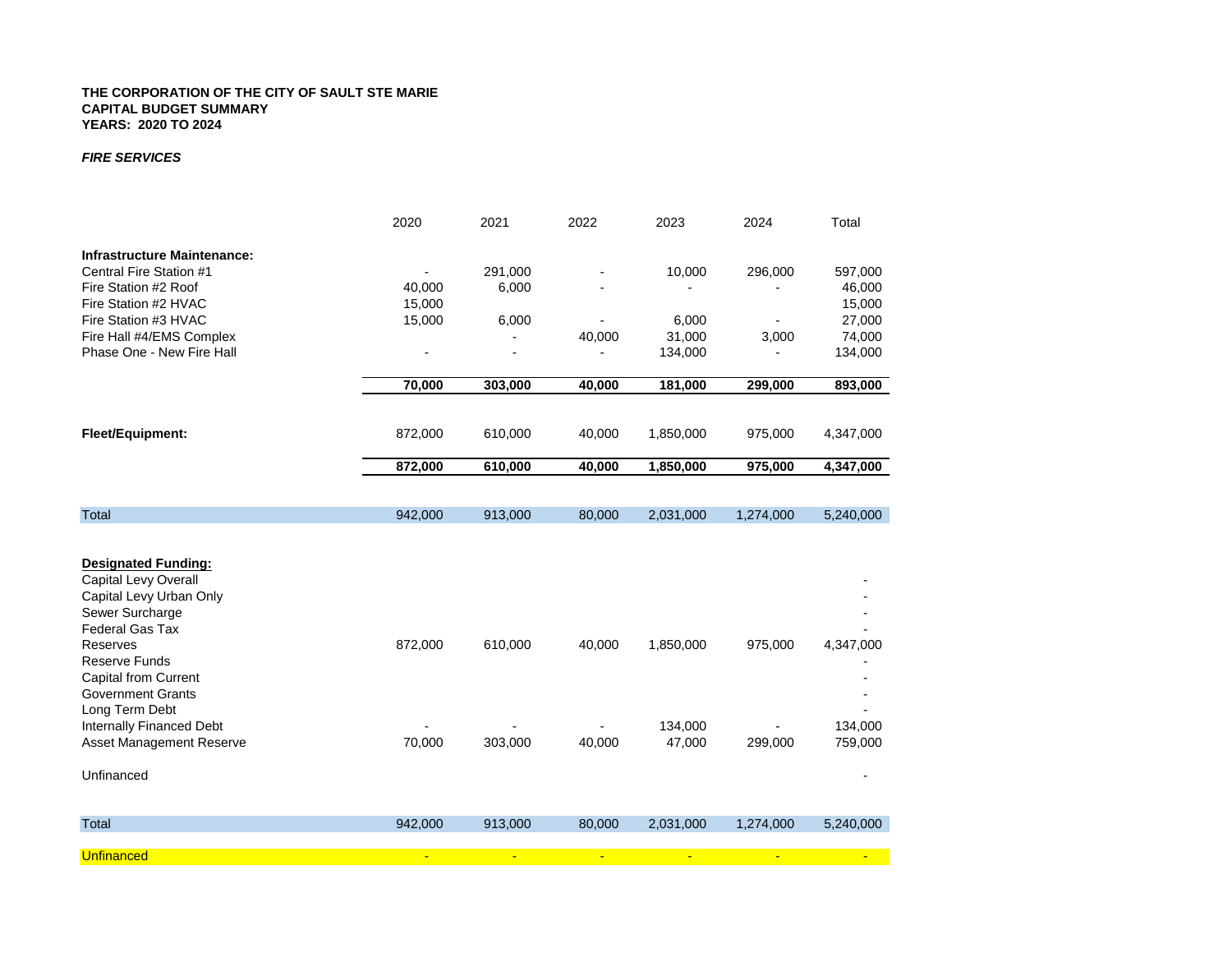# *CORPORATE ADMINISTRATION*

|                                                  | 2020    | 2021    | 2022    | 2023    | 2024    | Total     |
|--------------------------------------------------|---------|---------|---------|---------|---------|-----------|
| Infrastructure Maintenance:                      |         |         |         |         |         |           |
| Civic Centre - physical security assessment      | 10.000  |         | ۰       |         |         | 10.000    |
| Civic Centre - sprinkler design & exhaust fan    | 25,000  |         |         |         |         | 25,000    |
| Civic Centre - Other                             |         | 423,000 | 88.000  |         | 28,000  | 539,000   |
| Emergency Repairs/Contingency-all City buildings | 350.000 | 350,000 | 350,000 | 350,000 | 350,000 | 1.750.000 |
| New Recommendations re MH Update Report 2020     | 500,000 |         |         |         |         | 500.000   |

| Total | 885,000 | 773,000 | 438,000 | 350,000 | 378,000 | 2,824,000 |
|-------|---------|---------|---------|---------|---------|-----------|
|       |         |         |         |         |         |           |

| <b>Designated Funding:</b>  |                |              |              |                          |                |                |
|-----------------------------|----------------|--------------|--------------|--------------------------|----------------|----------------|
| <b>Capital Levy Overall</b> |                |              |              |                          |                |                |
| Capital Levy Urban Only     |                |              |              |                          |                |                |
| Sewer Surcharge             |                |              |              |                          |                |                |
| Federal Gas Tax             |                |              |              |                          |                |                |
| Reserves                    |                |              |              |                          |                |                |
| Reserve Funds               |                |              |              |                          |                |                |
| <b>Capital from Current</b> |                |              |              |                          |                |                |
| <b>Government Grants</b>    |                |              |              |                          |                |                |
| Long Term Debt              |                |              |              |                          |                |                |
| Other                       |                |              | -            | $\overline{\phantom{a}}$ |                |                |
| Asset Management Reserve    | 885,000        | 773,000      | 438,000      | 350,000                  | 378,000        | 2,824,000      |
|                             |                |              |              |                          |                |                |
| Total                       | 885,000        | 773,000      | 438,000      | 350,000                  | 378,000        | 2,824,000      |
|                             |                |              |              |                          |                |                |
| <b>Unfinanced</b>           | $\blacksquare$ | $\mathbf{u}$ | $\mathbf{u}$ | $\blacksquare$           | $\blacksquare$ | $\blacksquare$ |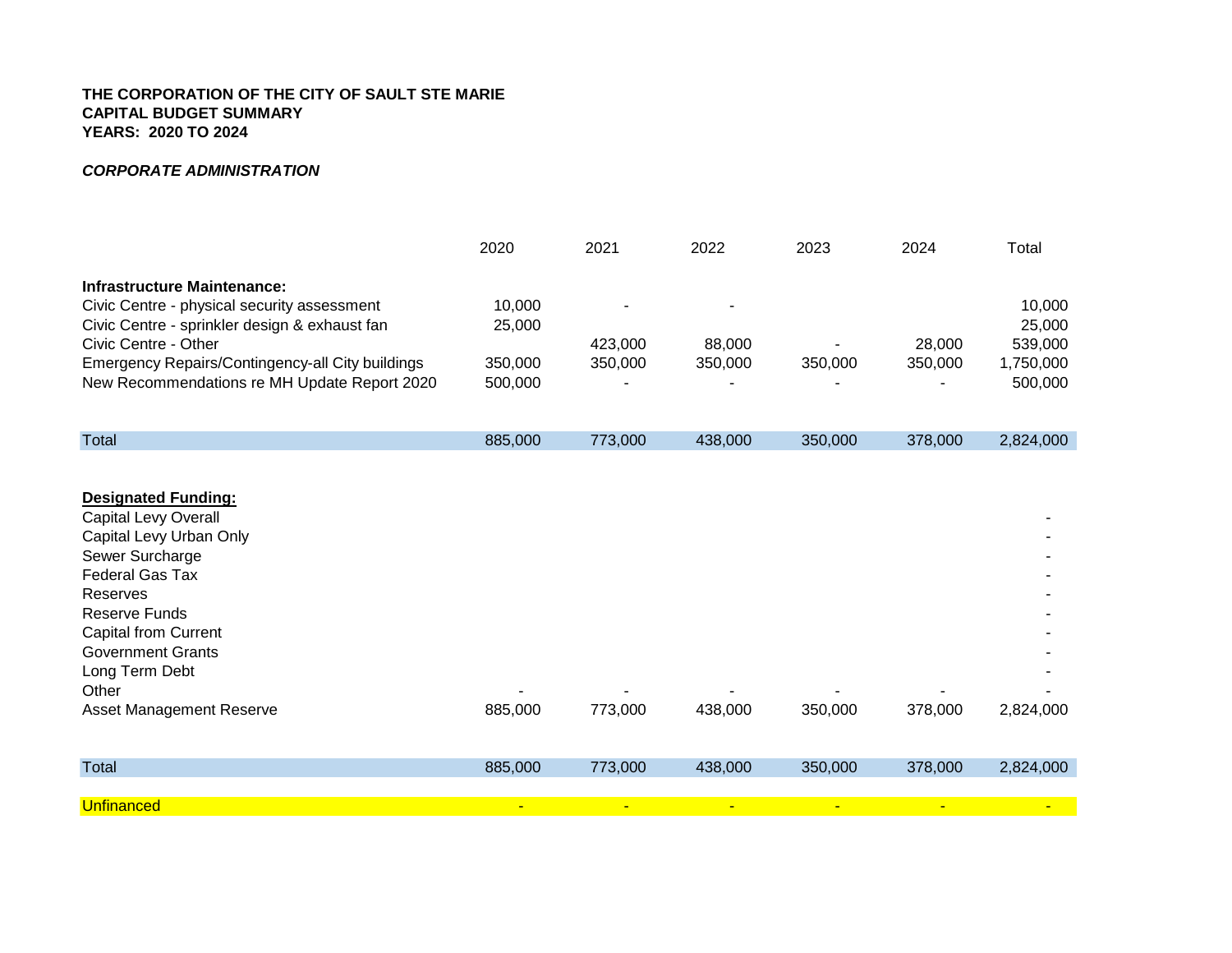# *OUTSIDE AGENCIES*

|                                                                               | 2020    | 2021    | 2022 | 2023   | 2024 | Total   |
|-------------------------------------------------------------------------------|---------|---------|------|--------|------|---------|
| <b>Infrastructure Maintenance-Library</b><br>Main Branch                      | 50,000  | 312,000 | ٠    | 12,000 | ۰    | 374,000 |
| Infrastructure Maintenance -Sault Ste. Marie Museum<br><b>Museum Building</b> | 50,000  | 39,000  | ٠    | 56,000 | ۰    | 145,000 |
| <b>Total</b>                                                                  | 100,000 | 351,000 | ٠    | 68,000 |      | 519,000 |

| <b>Designated Funding:</b><br><b>Capital Levy Overall</b><br>Capital Levy Urban Only<br>Sewer Surcharge<br>Federal Gas Tax<br>Reserves<br>Reserve Funds<br><b>Capital from Current</b><br><b>Government Grants</b><br>Long Term Debt<br>Other<br><b>Asset Management Reserve</b> | 100,000        | 351,000        | ۰ | 68,000         |                | 519,000                  |
|----------------------------------------------------------------------------------------------------------------------------------------------------------------------------------------------------------------------------------------------------------------------------------|----------------|----------------|---|----------------|----------------|--------------------------|
|                                                                                                                                                                                                                                                                                  |                |                |   |                |                |                          |
| Total                                                                                                                                                                                                                                                                            | 100,000        | 351,000        | ۰ | 68,000         |                | 519,000                  |
| <b>Unfinanced</b>                                                                                                                                                                                                                                                                | $\blacksquare$ | $\blacksquare$ | ÷ | $\blacksquare$ | $\blacksquare$ | $\overline{\phantom{a}}$ |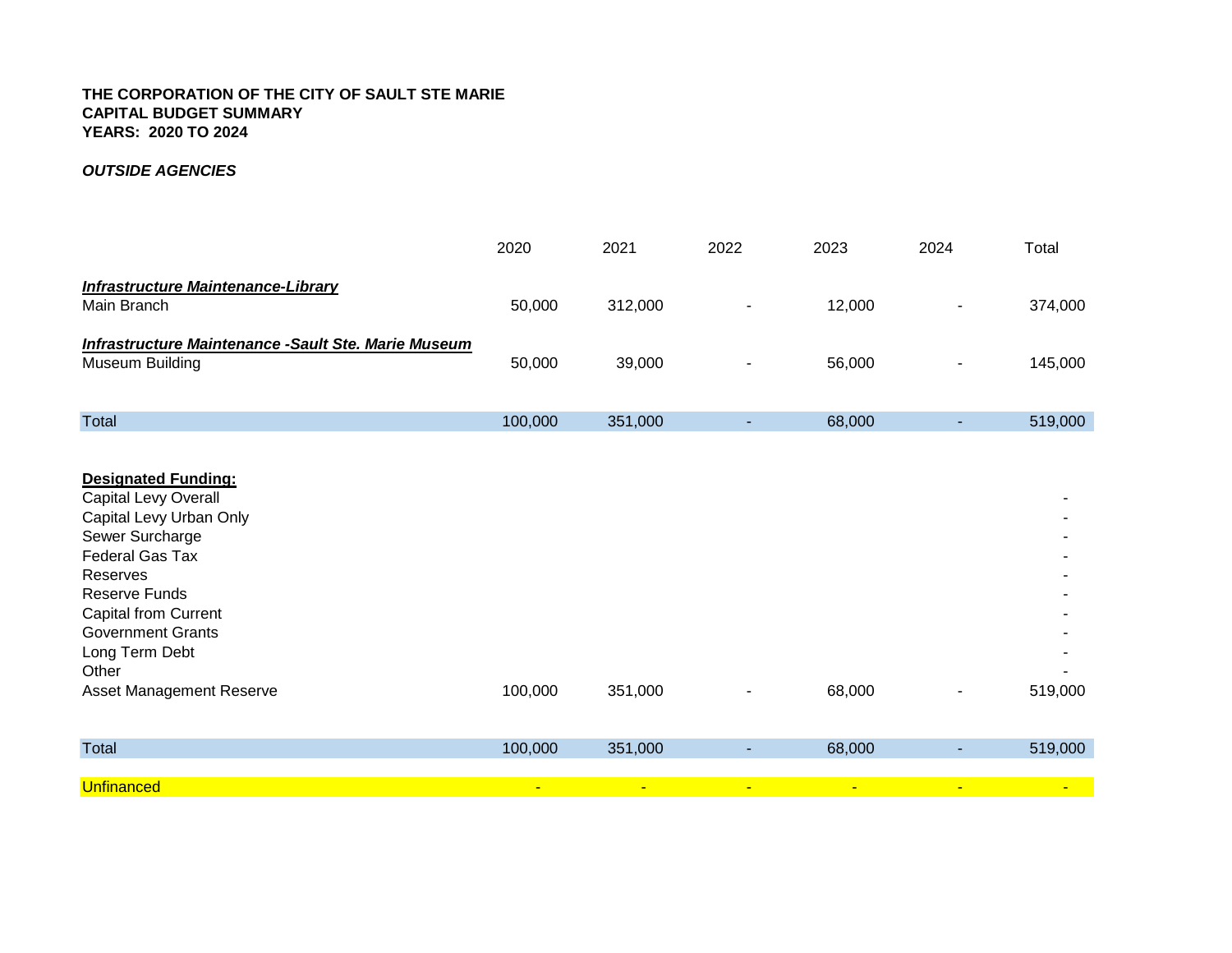| <b>SUMMARY OF PROJECTS</b>                                                              | <b>Funding Source</b>     |             |            |                     |                       |                             |              |                      |           |
|-----------------------------------------------------------------------------------------|---------------------------|-------------|------------|---------------------|-----------------------|-----------------------------|--------------|----------------------|-----------|
|                                                                                         |                           |             |            | <b>City Capital</b> |                       | Reserves &                  |              |                      |           |
|                                                                                         |                           |             | Capital fr | Funds-              |                       | Reserve                     |              | Internally           | Long Term |
|                                                                                         | Project Cost Current Levy |             | Current    | Carryover           | <b>Sanitary Sewer</b> | <b>Funds</b>                | Grants       | <b>Financed Debt</b> | Debt      |
| PUBLIC WORKS AND ENGINEERING SERVICES                                                   |                           |             |            |                     |                       |                             |              |                      |           |
| Roads/Bridges/Storm Sewer                                                               |                           |             |            |                     |                       |                             |              |                      |           |
| Black Road widening from McNabb to Second Line                                          |                           |             |            |                     |                       |                             |              |                      |           |
| Connecting Link - Trunk Road from East limit to West PL civic 1275                      |                           |             |            |                     |                       |                             |              |                      |           |
| Sixth Avenue from Wallace Terrace to Devon Road                                         |                           |             |            |                     |                       |                             |              |                      |           |
| Second Avenue from Connaught Avenue to Second Line                                      |                           |             |            |                     |                       |                             |              |                      |           |
| Aqueducts/Bridges<br>Engineering - 2021                                                 |                           |             |            |                     |                       |                             |              |                      |           |
| Various Roads                                                                           |                           |             |            |                     |                       |                             |              |                      |           |
|                                                                                         | \$17,986,885              | \$6,240,000 |            | \$<br>625,000       | 555,000<br>-\$        | -\$<br>$\sim$               | \$10,566,885 |                      |           |
| <b>Miscellaneous Construction</b>                                                       |                           |             |            |                     |                       |                             |              |                      |           |
| Asphalt/Surface Treatment                                                               | 1,215,000<br>S            |             |            |                     |                       |                             |              |                      |           |
| Rear Yard Drainage                                                                      | 60,000                    |             |            |                     |                       |                             |              |                      |           |
| Bridge/Aqueduct Rehabilitation                                                          | 150,000<br>S              |             |            |                     |                       |                             |              |                      |           |
| <b>Environmental Assessments</b>                                                        | 150,000                   |             |            |                     |                       |                             |              |                      |           |
| Southmarket Storm Infiltration Study                                                    | 25,000                    |             |            |                     |                       |                             |              |                      |           |
| <b>Emergency Repairs</b>                                                                | 50,000                    |             |            |                     |                       |                             |              |                      |           |
|                                                                                         | \$<br>1,650,000           | \$1,300,000 |            | \$<br>350,000       |                       |                             |              |                      |           |
| Sanitary Sewer                                                                          |                           |             |            |                     |                       |                             |              |                      |           |
| West End Plant and MPS                                                                  | \$15,000,000              |             |            |                     |                       |                             |              |                      |           |
| East End Plant                                                                          | 500,000                   |             |            |                     |                       |                             |              |                      |           |
| Miscellaneous Capital                                                                   | 230,000<br>\$             |             |            |                     |                       |                             |              |                      |           |
| <b>Emergency Repairs</b>                                                                | 600,000<br>S              |             |            |                     |                       |                             |              |                      |           |
| <b>Pumping Stations</b>                                                                 | 608,000<br>S              |             |            |                     |                       |                             |              |                      |           |
| <b>Biosolids Management Facility</b><br>Waste Water Treatment Plant Capital Maintenance | \$15,000,000<br>1,595,000 |             |            |                     |                       |                             |              |                      |           |
| Fleet                                                                                   | 45,000<br>\$              |             |            |                     |                       |                             |              |                      |           |
|                                                                                         | \$33,578,000              |             |            |                     | \$33,578,000          |                             |              |                      |           |
| Landfill                                                                                |                           |             |            |                     |                       |                             |              |                      |           |
| Upgrade/Replacement                                                                     | \$1,610,000               |             |            |                     |                       | \$1,610,000                 |              |                      |           |
|                                                                                         |                           |             |            |                     |                       | Waste Disposal Site Reserve |              |                      |           |
| Landfill Fleet & Equipment                                                              |                           |             |            |                     |                       |                             |              |                      |           |
| Update scale readers                                                                    |                           |             |            |                     |                       |                             |              |                      |           |
| D6T Dozer Rebuild and Rental                                                            |                           |             |            |                     |                       |                             |              |                      |           |
| 800 Series Loader<br><b>Rock Truck</b>                                                  |                           |             |            |                     |                       |                             |              |                      |           |
| <b>Tandem Roll off Truck</b>                                                            |                           |             |            |                     |                       |                             |              |                      |           |
| Compactor Wheels rebuild                                                                |                           |             |            |                     |                       |                             |              |                      |           |
| 4x4 1/2 ton                                                                             |                           |             |            |                     |                       |                             |              |                      |           |
|                                                                                         |                           |             |            |                     |                       |                             |              |                      |           |
|                                                                                         | \$1,758,500               |             |            |                     |                       | \$1,758,500                 |              |                      |           |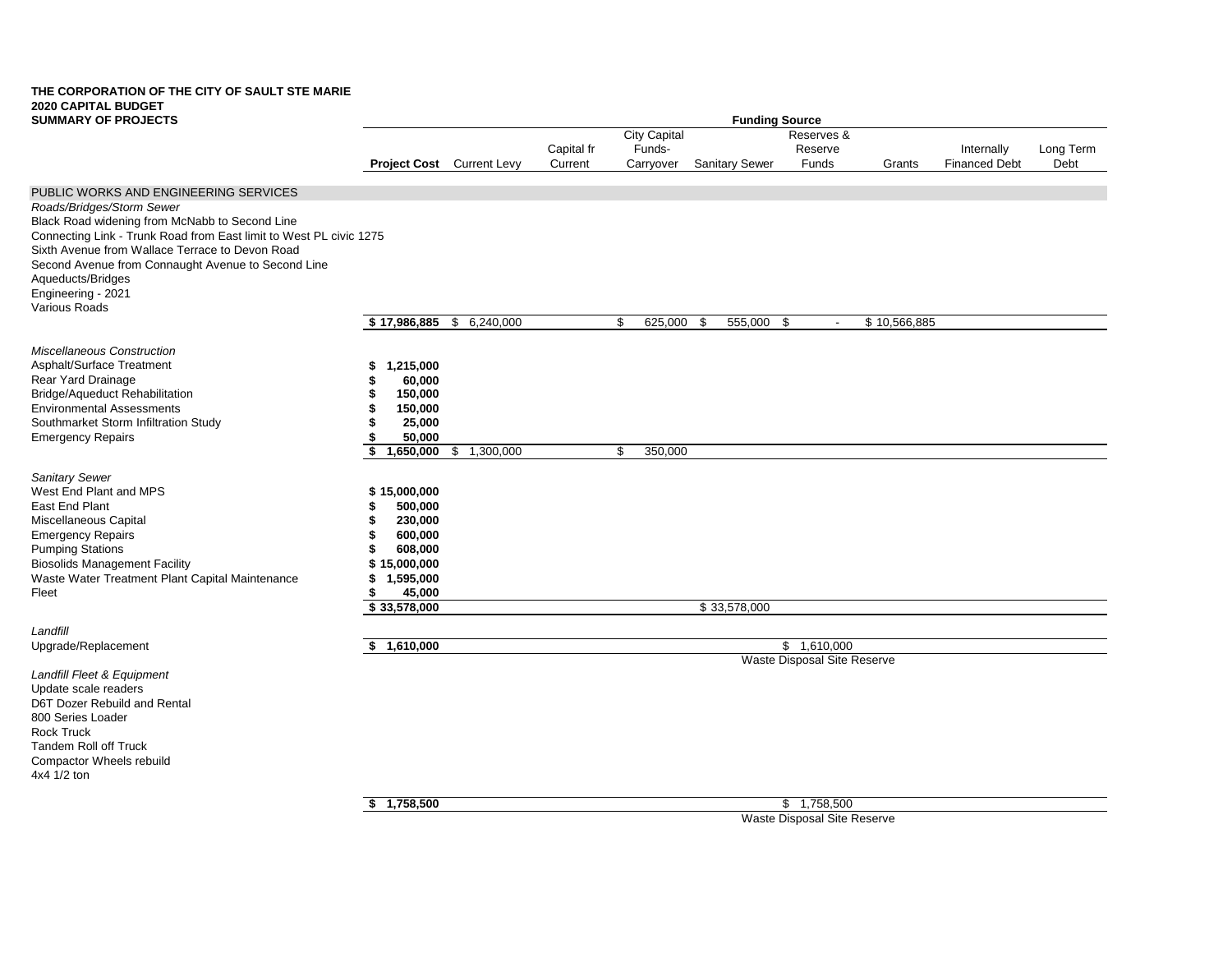| <b>SUMMARY OF PROJECTS</b>                             | <b>Funding Source</b> |                              |         |                |    |                     |                       |    |                                  |                                                              |    |                      |           |                 |
|--------------------------------------------------------|-----------------------|------------------------------|---------|----------------|----|---------------------|-----------------------|----|----------------------------------|--------------------------------------------------------------|----|----------------------|-----------|-----------------|
|                                                        |                       |                              |         |                |    | <b>City Capital</b> |                       |    | Reserves &                       |                                                              |    |                      |           |                 |
|                                                        |                       |                              |         | Capital fr     |    | Funds-              |                       |    | Reserve                          |                                                              |    | Internally           | Long Term |                 |
|                                                        |                       | Project Cost Current Levy    | Current |                |    | Carryover           | <b>Sanitary Sewer</b> |    | Funds                            | Grants                                                       |    | <b>Financed Debt</b> | Debt      |                 |
| <b>Public Works Fleet</b>                              |                       |                              |         |                |    |                     |                       |    |                                  |                                                              |    |                      |           |                 |
| <b>Tandem Dump Plow Truck</b>                          |                       |                              |         |                |    |                     |                       |    |                                  |                                                              |    |                      |           |                 |
| Municipal Sidewalk Tractor c/w attachments             |                       |                              |         |                |    |                     |                       |    |                                  |                                                              |    |                      |           |                 |
| 4 Ton Asphalt Hot Box                                  |                       |                              |         |                |    |                     |                       |    |                                  |                                                              |    |                      |           |                 |
| 1/2 ton Pick-up<br>Wheeled excavator                   |                       |                              |         |                |    |                     |                       |    |                                  |                                                              |    |                      |           |                 |
| 1 Ton Extended Cab Utility Vehicle                     |                       |                              |         |                |    |                     |                       |    |                                  |                                                              |    |                      |           |                 |
| 4x4 1/2 ton extended cab                               |                       |                              |         |                |    |                     |                       |    |                                  |                                                              |    |                      |           |                 |
| Sweeper                                                |                       |                              |         |                |    |                     |                       |    |                                  |                                                              |    |                      |           |                 |
| Fleet Program Review                                   |                       |                              |         |                |    |                     |                       |    |                                  |                                                              |    |                      |           |                 |
|                                                        | \$1,100,000           |                              |         |                |    |                     |                       |    | \$1,100,000                      |                                                              |    |                      |           |                 |
| Parks Fleet<br>70' Aerial Truck                        |                       |                              |         |                |    |                     |                       |    | <b>PWT Equipment Reserve</b>     |                                                              |    |                      |           |                 |
|                                                        | 284,500               |                              |         |                |    |                     |                       | \$ | 284,500                          |                                                              |    |                      |           |                 |
|                                                        |                       |                              |         |                |    |                     |                       |    | <b>PWT Equipment Reserve</b>     |                                                              |    |                      |           |                 |
| Other                                                  |                       |                              |         |                |    |                     |                       |    |                                  |                                                              |    |                      |           |                 |
| <b>Boardwalk Repairs</b>                               | 1,500,000             |                              |         |                |    |                     |                       |    |                                  |                                                              | \$ | 1,500,000            |           |                 |
| <b>Traffic Infrastructure</b><br>PW Siding             | 164,250<br>310,000    |                              |         |                |    |                     |                       | \$ | 310,000                          |                                                              | \$ | 164,250              |           |                 |
| PW Rooftop HVAC                                        | 25,000                |                              |         |                |    |                     |                       | \$ | 25,000                           |                                                              |    |                      |           |                 |
|                                                        |                       |                              |         |                |    |                     |                       |    | Asset Management Reserve         |                                                              |    |                      |           |                 |
|                                                        | $1,999,250$ \$        | $\sim$                       | \$      | $\blacksquare$ | \$ |                     | Ŝ.                    | \$ | 335,000                          | -\$                                                          |    | $$1,664,250$ \$      |           |                 |
|                                                        |                       |                              |         |                |    |                     |                       |    |                                  |                                                              |    |                      |           |                 |
|                                                        |                       |                              |         |                |    |                     |                       |    |                                  |                                                              |    |                      |           | <b>UNFUNDED</b> |
| <b>Total PWES</b>                                      |                       | $$59,967,135$ \$7,540,000 \$ |         |                | £. |                     |                       |    |                                  | 975,000 \$34,133,000 \$5,088,000 \$10,566,885 \$1,664,250 \$ |    |                      |           |                 |
|                                                        |                       |                              |         |                |    |                     |                       |    |                                  |                                                              |    |                      |           |                 |
| COMMUNITY DEVELOPMENT AND ENTERPRISE SERVICES          |                       |                              |         |                |    |                     |                       |    |                                  |                                                              |    |                      |           |                 |
| Transit                                                |                       |                              |         |                |    |                     |                       |    |                                  |                                                              |    |                      |           |                 |
| Replace three 40' Buses                                | 1,725,000<br>\$       |                              |         |                |    |                     |                       |    |                                  |                                                              |    |                      |           |                 |
| Replace two 40' buses with 35' buses                   | 1,130,000             |                              |         |                |    |                     |                       |    |                                  |                                                              |    |                      |           |                 |
| Replace two Para Buses with Low Floor Units            | 290,000               |                              |         |                |    |                     |                       |    |                                  |                                                              |    |                      |           |                 |
| Two new Community Buses<br>Replace one Transit Vehicle | 300,000<br>50,000     |                              |         |                |    |                     |                       |    |                                  |                                                              |    |                      |           |                 |
| Replace Fare Boxes                                     | 1,000,000             |                              |         |                |    |                     |                       |    |                                  |                                                              |    |                      |           |                 |
| <b>Transit Shelters installed</b>                      | 100,000               |                              |         |                |    |                     |                       |    |                                  |                                                              |    |                      |           |                 |
|                                                        | 4,595,000             |                              | \$      | $600,000$ \$   |    | $\sim$              |                       | \$ | 130,000                          | $$3,354,350$ \$                                              |    | 510,650              |           |                 |
|                                                        |                       |                              |         |                |    |                     |                       |    | <b>Transit Equipment Reserve</b> |                                                              |    |                      |           |                 |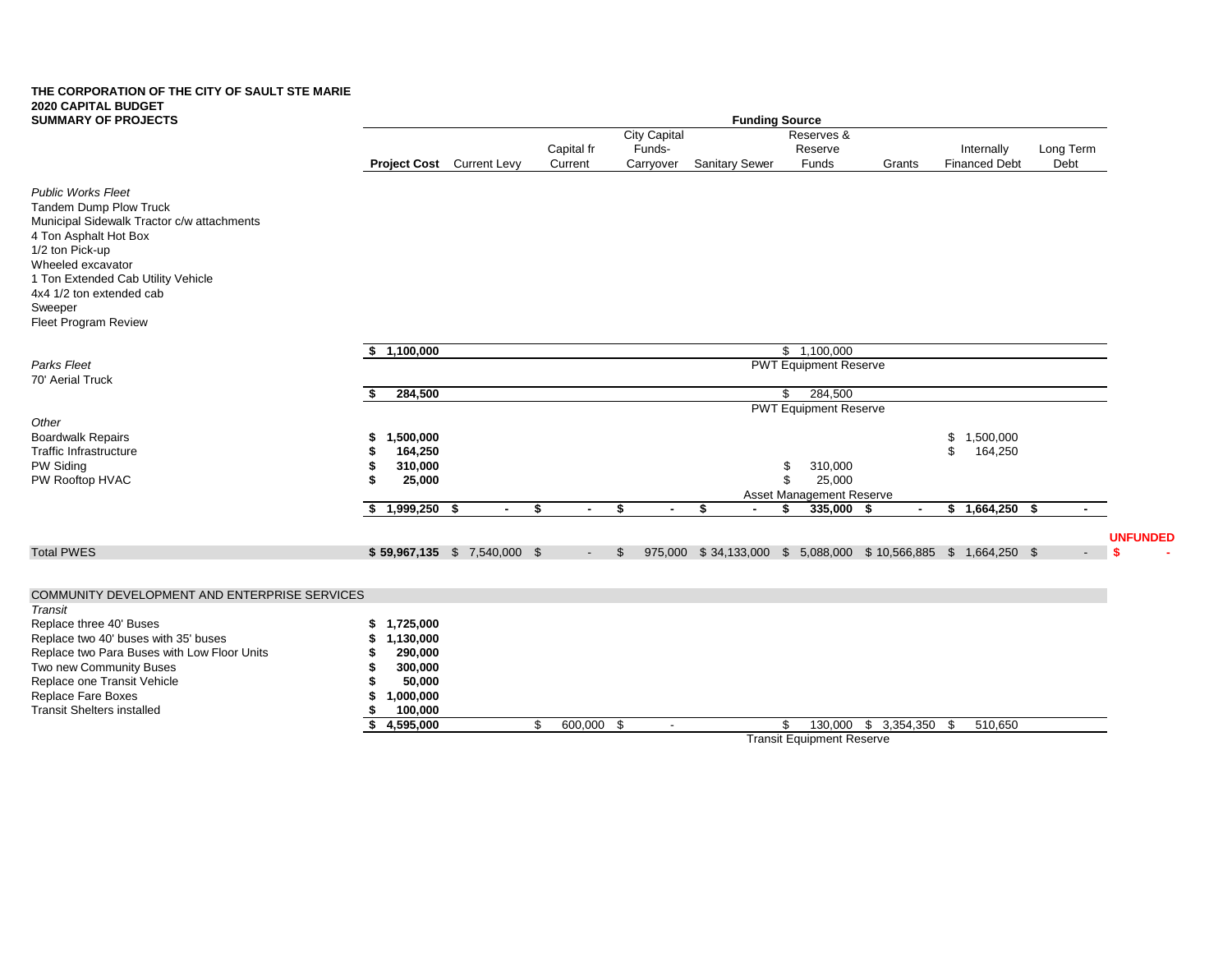| <b>SUMMARY OF PROJECTS</b>                                    |     |                                  |        |     |                          |                     |                          |    | <b>Funding Source</b> |      |                                                  |              |      |                          |              |                 |
|---------------------------------------------------------------|-----|----------------------------------|--------|-----|--------------------------|---------------------|--------------------------|----|-----------------------|------|--------------------------------------------------|--------------|------|--------------------------|--------------|-----------------|
|                                                               |     |                                  |        |     |                          | <b>City Capital</b> |                          |    |                       |      | Reserves &                                       |              |      |                          |              |                 |
|                                                               |     |                                  |        |     | Capital fr               | Funds-              |                          |    |                       |      | Reserve                                          |              |      | Internally               | Long Term    |                 |
|                                                               |     | <b>Project Cost</b> Current Levy |        |     | Current                  | Carryover           |                          |    | <b>Sanitary Sewer</b> |      | Funds                                            | Grants       |      | <b>Financed Debt</b>     | Debt         |                 |
| Fleet & Equipment                                             |     |                                  |        |     |                          |                     |                          |    |                       |      |                                                  |              |      |                          |              |                 |
| LED lighting upgrades - GFL Memorial Gardens                  |     | 200,000                          |        |     |                          |                     |                          |    |                       | \$.  | 200,000                                          |              |      |                          |              |                 |
|                                                               |     |                                  |        |     |                          |                     |                          |    |                       |      | Green Committee/GFL Capital Reserve              |              |      |                          |              |                 |
| Memorial Tower rehabilitation/repair                          |     | 101,250                          |        |     |                          |                     |                          |    |                       |      | 101,250<br><b>Facilities Maintenance Reserve</b> |              |      |                          |              |                 |
| Acrylic posts/soft cap for rink boards - GFL Memorial Gardens | - 5 | 65,000                           |        |     |                          |                     |                          |    |                       |      | 65,000                                           |              |      |                          |              |                 |
|                                                               |     |                                  |        |     |                          |                     |                          |    |                       |      | <b>GFL Capital Reserve</b>                       |              |      |                          |              |                 |
| Site security cameras - GFL Memorial Gardens                  | \$  | 10,000                           |        |     |                          |                     |                          |    |                       | \$   | 10,000                                           |              |      |                          |              |                 |
| POS system - GFL Memorial Gardens                             |     | 80,000                           |        |     |                          |                     |                          |    |                       |      | <b>GFL Capital Reserve</b><br>80,000             |              |      |                          |              |                 |
|                                                               |     |                                  |        |     |                          |                     |                          |    |                       |      | <b>Computer Software Reserve</b>                 |              |      |                          |              |                 |
|                                                               |     | 456,250 \$                       | $\sim$ | \$  | $\overline{\phantom{a}}$ | \$                  | $\overline{\phantom{a}}$ | \$ | $\sim$                | \$   | 456,250 \$                                       | $\sim$       | \$   | $\overline{\phantom{a}}$ | \$<br>$\sim$ |                 |
|                                                               |     |                                  |        |     |                          |                     |                          |    |                       |      |                                                  |              |      |                          |              |                 |
| <b>Growth Projects</b><br>Plaza and market                    |     | $500,000$ \$                     |        | \$  | 500,000 \$               |                     |                          | \$ |                       | \$   |                                                  | \$           | \$   |                          | \$           |                 |
|                                                               |     |                                  |        |     |                          |                     |                          |    |                       |      |                                                  |              |      |                          |              |                 |
| Infrastructure Development:                                   |     |                                  |        |     |                          |                     |                          |    |                       |      |                                                  |              |      |                          |              |                 |
| Bondar Marina Sewage Pumpout                                  |     | $15,000$ \$                      | $\sim$ | \$. | $\overline{\phantom{a}}$ | \$                  | $\sim$                   | -S | 15,000                | - \$ | $\overline{\phantom{a}}$                         | \$<br>$\sim$ | \$   | $\sim$                   | \$           |                 |
|                                                               |     |                                  |        |     |                          |                     |                          |    |                       |      |                                                  |              |      |                          |              |                 |
| <b>Building Capital Maintenance</b>                           |     |                                  |        |     |                          |                     |                          |    |                       |      |                                                  |              |      |                          |              |                 |
| John Rhodes Community Centre Hot Water Tanks                  |     | 40,000                           |        |     |                          |                     |                          |    |                       |      |                                                  |              |      |                          |              |                 |
| Roberta Bondar Park Roof Coverings                            |     | 130,000                          |        |     |                          |                     |                          |    |                       |      |                                                  |              |      |                          |              |                 |
| Mausoleum Roof Repair                                         |     | 35,000                           |        |     |                          |                     |                          |    |                       |      |                                                  |              |      |                          |              |                 |
|                                                               |     | 205,000 \$                       |        |     |                          | \$                  |                          | \$ |                       | ደ    | 205,000 \$                                       |              | \$   | $\overline{\phantom{a}}$ | \$           |                 |
|                                                               |     |                                  |        |     |                          |                     |                          |    |                       |      | Asset Management Reserve                         |              |      |                          |              |                 |
|                                                               |     |                                  |        |     |                          |                     |                          |    |                       |      |                                                  |              |      |                          |              | <b>UNFUNDED</b> |
| <b>Total CDES</b>                                             |     | $$5,771,250$ \$                  | $\sim$ |     | $$1,100,000$ \$          |                     | $\sim$                   | Ъ, | 15,000 \$             |      | 791,250                                          | \$3,354,350  | - \$ | 510,650 \$               | $\sim$       | -S              |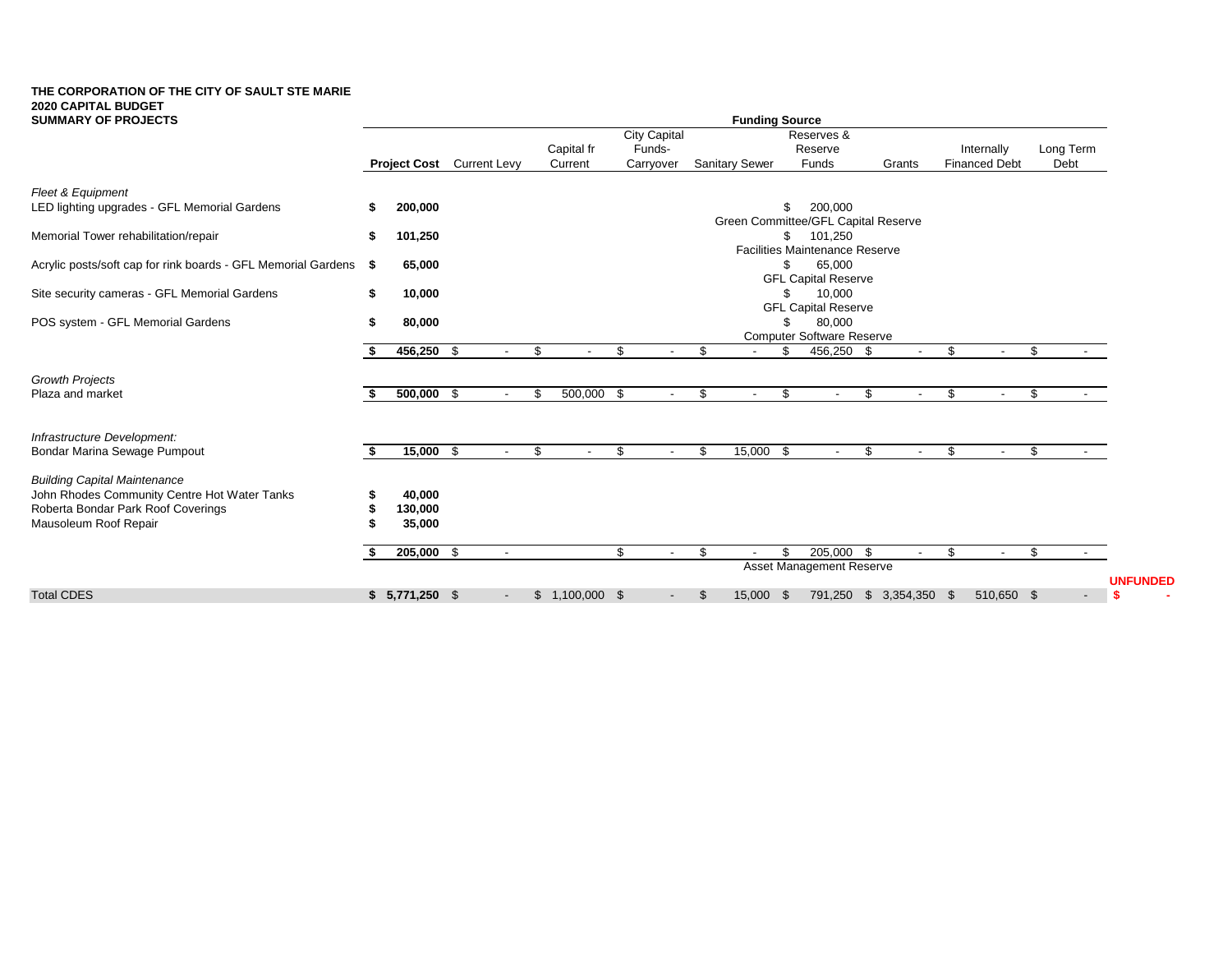| City Capital<br>Reserves &<br>Funds-<br>Long Term<br>Capital fr<br>Reserve<br>Internally<br>Project Cost Current Levy<br>Funds<br><b>Financed Debt</b><br>Debt<br>Current<br>Carryover<br><b>Sanitary Sewer</b><br>Grants<br><b>FIRE SERVICES</b><br><b>Building Capital Maintenance</b><br>Fire Station #2 Roof<br>40,000<br>40,000<br>\$<br>\$<br>Fire Station #2 HVAC<br>15,000<br>15,000<br>15,000<br>Fire Station #3 HVAC<br>15,000<br>\$<br>Asset Management Reserve<br>Fleet & Equipment<br>4 Defibrillators<br>10,000<br>10,000<br>\$<br>Replace 1994 Tanker<br>850,000<br>\$<br>850,000<br><b>Bunker Gear Dryer</b><br>12,000<br>12,000<br>\$<br>Fire Equipment Reserve<br>942,000<br>942,000<br>\$<br>\$<br>$\sim$<br><b>UNFUNDED</b><br><b>Total FIRE</b><br>942,000 \$<br>942,000 \$<br>\$<br>S.<br>- \$<br>S<br>S<br>S.<br>S<br>CORPORATE/OUTSIDE AGENCIES<br><b>Building Capital Maintenance</b><br>\$<br>10,000<br>Civic Centre - physical security assessment<br>10,000<br><b>Facilities Maintenance Reserve</b><br>25,000<br>Civic Centre - sprinkler design & exhaust fan<br>25,000<br>\$<br>Emergency Repairs/Contingency-all City buildings<br>\$<br>350,000<br>350,000<br>New Recommendations re MH Update Report 2020<br>500,000<br>500,000<br>\$<br>Library Main Branch HVAC<br>50,000<br>50,000<br>\$<br>Museum windows<br>30,000<br>30,000<br>20,000<br>Museum brickwork<br>20,000<br>Asset Management Reserve<br>$985,000$ \$<br>\$<br>\$<br>\$<br>S.<br>985,000<br>s.<br>\$<br>- \$<br>$\sim$<br>$\sim$<br>$\sim$<br>$\sim$<br>$\sim$<br>$\blacksquare$<br><b>TOTAL</b><br><b>Total CORPORATE</b><br>985,000 \$<br>985,000 \$<br><b>UNFUNDED</b><br>\$<br>\$.<br>\$<br>\$<br>-96<br>ß.<br><b>TOTAL 2020 CAPITAL BUDGET</b><br>$$67,665,385$ \$7,540,000 \$1,100,000 \$<br>975,000 \$34,148,000<br>\$ 7,806,250 \$ 13,921,235 \$ 2,174,900 \$<br>$\sim$ | <b>SUMMARY OF PROJECTS</b> |  |  |  |  | <b>Funding Source</b> |  |  |  |  |
|-----------------------------------------------------------------------------------------------------------------------------------------------------------------------------------------------------------------------------------------------------------------------------------------------------------------------------------------------------------------------------------------------------------------------------------------------------------------------------------------------------------------------------------------------------------------------------------------------------------------------------------------------------------------------------------------------------------------------------------------------------------------------------------------------------------------------------------------------------------------------------------------------------------------------------------------------------------------------------------------------------------------------------------------------------------------------------------------------------------------------------------------------------------------------------------------------------------------------------------------------------------------------------------------------------------------------------------------------------------------------------------------------------------------------------------------------------------------------------------------------------------------------------------------------------------------------------------------------------------------------------------------------------------------------------------------------------------------------------------------------------------------------------------------------------------------------------------------------------------------------------------|----------------------------|--|--|--|--|-----------------------|--|--|--|--|
|                                                                                                                                                                                                                                                                                                                                                                                                                                                                                                                                                                                                                                                                                                                                                                                                                                                                                                                                                                                                                                                                                                                                                                                                                                                                                                                                                                                                                                                                                                                                                                                                                                                                                                                                                                                                                                                                                   |                            |  |  |  |  |                       |  |  |  |  |
|                                                                                                                                                                                                                                                                                                                                                                                                                                                                                                                                                                                                                                                                                                                                                                                                                                                                                                                                                                                                                                                                                                                                                                                                                                                                                                                                                                                                                                                                                                                                                                                                                                                                                                                                                                                                                                                                                   |                            |  |  |  |  |                       |  |  |  |  |
|                                                                                                                                                                                                                                                                                                                                                                                                                                                                                                                                                                                                                                                                                                                                                                                                                                                                                                                                                                                                                                                                                                                                                                                                                                                                                                                                                                                                                                                                                                                                                                                                                                                                                                                                                                                                                                                                                   |                            |  |  |  |  |                       |  |  |  |  |
|                                                                                                                                                                                                                                                                                                                                                                                                                                                                                                                                                                                                                                                                                                                                                                                                                                                                                                                                                                                                                                                                                                                                                                                                                                                                                                                                                                                                                                                                                                                                                                                                                                                                                                                                                                                                                                                                                   |                            |  |  |  |  |                       |  |  |  |  |
|                                                                                                                                                                                                                                                                                                                                                                                                                                                                                                                                                                                                                                                                                                                                                                                                                                                                                                                                                                                                                                                                                                                                                                                                                                                                                                                                                                                                                                                                                                                                                                                                                                                                                                                                                                                                                                                                                   |                            |  |  |  |  |                       |  |  |  |  |
|                                                                                                                                                                                                                                                                                                                                                                                                                                                                                                                                                                                                                                                                                                                                                                                                                                                                                                                                                                                                                                                                                                                                                                                                                                                                                                                                                                                                                                                                                                                                                                                                                                                                                                                                                                                                                                                                                   |                            |  |  |  |  |                       |  |  |  |  |
|                                                                                                                                                                                                                                                                                                                                                                                                                                                                                                                                                                                                                                                                                                                                                                                                                                                                                                                                                                                                                                                                                                                                                                                                                                                                                                                                                                                                                                                                                                                                                                                                                                                                                                                                                                                                                                                                                   |                            |  |  |  |  |                       |  |  |  |  |
|                                                                                                                                                                                                                                                                                                                                                                                                                                                                                                                                                                                                                                                                                                                                                                                                                                                                                                                                                                                                                                                                                                                                                                                                                                                                                                                                                                                                                                                                                                                                                                                                                                                                                                                                                                                                                                                                                   |                            |  |  |  |  |                       |  |  |  |  |
|                                                                                                                                                                                                                                                                                                                                                                                                                                                                                                                                                                                                                                                                                                                                                                                                                                                                                                                                                                                                                                                                                                                                                                                                                                                                                                                                                                                                                                                                                                                                                                                                                                                                                                                                                                                                                                                                                   |                            |  |  |  |  |                       |  |  |  |  |
|                                                                                                                                                                                                                                                                                                                                                                                                                                                                                                                                                                                                                                                                                                                                                                                                                                                                                                                                                                                                                                                                                                                                                                                                                                                                                                                                                                                                                                                                                                                                                                                                                                                                                                                                                                                                                                                                                   |                            |  |  |  |  |                       |  |  |  |  |
|                                                                                                                                                                                                                                                                                                                                                                                                                                                                                                                                                                                                                                                                                                                                                                                                                                                                                                                                                                                                                                                                                                                                                                                                                                                                                                                                                                                                                                                                                                                                                                                                                                                                                                                                                                                                                                                                                   |                            |  |  |  |  |                       |  |  |  |  |
|                                                                                                                                                                                                                                                                                                                                                                                                                                                                                                                                                                                                                                                                                                                                                                                                                                                                                                                                                                                                                                                                                                                                                                                                                                                                                                                                                                                                                                                                                                                                                                                                                                                                                                                                                                                                                                                                                   |                            |  |  |  |  |                       |  |  |  |  |
|                                                                                                                                                                                                                                                                                                                                                                                                                                                                                                                                                                                                                                                                                                                                                                                                                                                                                                                                                                                                                                                                                                                                                                                                                                                                                                                                                                                                                                                                                                                                                                                                                                                                                                                                                                                                                                                                                   |                            |  |  |  |  |                       |  |  |  |  |
|                                                                                                                                                                                                                                                                                                                                                                                                                                                                                                                                                                                                                                                                                                                                                                                                                                                                                                                                                                                                                                                                                                                                                                                                                                                                                                                                                                                                                                                                                                                                                                                                                                                                                                                                                                                                                                                                                   |                            |  |  |  |  |                       |  |  |  |  |
|                                                                                                                                                                                                                                                                                                                                                                                                                                                                                                                                                                                                                                                                                                                                                                                                                                                                                                                                                                                                                                                                                                                                                                                                                                                                                                                                                                                                                                                                                                                                                                                                                                                                                                                                                                                                                                                                                   |                            |  |  |  |  |                       |  |  |  |  |
|                                                                                                                                                                                                                                                                                                                                                                                                                                                                                                                                                                                                                                                                                                                                                                                                                                                                                                                                                                                                                                                                                                                                                                                                                                                                                                                                                                                                                                                                                                                                                                                                                                                                                                                                                                                                                                                                                   |                            |  |  |  |  |                       |  |  |  |  |
|                                                                                                                                                                                                                                                                                                                                                                                                                                                                                                                                                                                                                                                                                                                                                                                                                                                                                                                                                                                                                                                                                                                                                                                                                                                                                                                                                                                                                                                                                                                                                                                                                                                                                                                                                                                                                                                                                   |                            |  |  |  |  |                       |  |  |  |  |
|                                                                                                                                                                                                                                                                                                                                                                                                                                                                                                                                                                                                                                                                                                                                                                                                                                                                                                                                                                                                                                                                                                                                                                                                                                                                                                                                                                                                                                                                                                                                                                                                                                                                                                                                                                                                                                                                                   |                            |  |  |  |  |                       |  |  |  |  |
|                                                                                                                                                                                                                                                                                                                                                                                                                                                                                                                                                                                                                                                                                                                                                                                                                                                                                                                                                                                                                                                                                                                                                                                                                                                                                                                                                                                                                                                                                                                                                                                                                                                                                                                                                                                                                                                                                   |                            |  |  |  |  |                       |  |  |  |  |
|                                                                                                                                                                                                                                                                                                                                                                                                                                                                                                                                                                                                                                                                                                                                                                                                                                                                                                                                                                                                                                                                                                                                                                                                                                                                                                                                                                                                                                                                                                                                                                                                                                                                                                                                                                                                                                                                                   |                            |  |  |  |  |                       |  |  |  |  |
|                                                                                                                                                                                                                                                                                                                                                                                                                                                                                                                                                                                                                                                                                                                                                                                                                                                                                                                                                                                                                                                                                                                                                                                                                                                                                                                                                                                                                                                                                                                                                                                                                                                                                                                                                                                                                                                                                   |                            |  |  |  |  |                       |  |  |  |  |
|                                                                                                                                                                                                                                                                                                                                                                                                                                                                                                                                                                                                                                                                                                                                                                                                                                                                                                                                                                                                                                                                                                                                                                                                                                                                                                                                                                                                                                                                                                                                                                                                                                                                                                                                                                                                                                                                                   |                            |  |  |  |  |                       |  |  |  |  |
|                                                                                                                                                                                                                                                                                                                                                                                                                                                                                                                                                                                                                                                                                                                                                                                                                                                                                                                                                                                                                                                                                                                                                                                                                                                                                                                                                                                                                                                                                                                                                                                                                                                                                                                                                                                                                                                                                   |                            |  |  |  |  |                       |  |  |  |  |
|                                                                                                                                                                                                                                                                                                                                                                                                                                                                                                                                                                                                                                                                                                                                                                                                                                                                                                                                                                                                                                                                                                                                                                                                                                                                                                                                                                                                                                                                                                                                                                                                                                                                                                                                                                                                                                                                                   |                            |  |  |  |  |                       |  |  |  |  |
|                                                                                                                                                                                                                                                                                                                                                                                                                                                                                                                                                                                                                                                                                                                                                                                                                                                                                                                                                                                                                                                                                                                                                                                                                                                                                                                                                                                                                                                                                                                                                                                                                                                                                                                                                                                                                                                                                   |                            |  |  |  |  |                       |  |  |  |  |
|                                                                                                                                                                                                                                                                                                                                                                                                                                                                                                                                                                                                                                                                                                                                                                                                                                                                                                                                                                                                                                                                                                                                                                                                                                                                                                                                                                                                                                                                                                                                                                                                                                                                                                                                                                                                                                                                                   |                            |  |  |  |  |                       |  |  |  |  |
|                                                                                                                                                                                                                                                                                                                                                                                                                                                                                                                                                                                                                                                                                                                                                                                                                                                                                                                                                                                                                                                                                                                                                                                                                                                                                                                                                                                                                                                                                                                                                                                                                                                                                                                                                                                                                                                                                   |                            |  |  |  |  |                       |  |  |  |  |
|                                                                                                                                                                                                                                                                                                                                                                                                                                                                                                                                                                                                                                                                                                                                                                                                                                                                                                                                                                                                                                                                                                                                                                                                                                                                                                                                                                                                                                                                                                                                                                                                                                                                                                                                                                                                                                                                                   |                            |  |  |  |  |                       |  |  |  |  |
|                                                                                                                                                                                                                                                                                                                                                                                                                                                                                                                                                                                                                                                                                                                                                                                                                                                                                                                                                                                                                                                                                                                                                                                                                                                                                                                                                                                                                                                                                                                                                                                                                                                                                                                                                                                                                                                                                   |                            |  |  |  |  |                       |  |  |  |  |
|                                                                                                                                                                                                                                                                                                                                                                                                                                                                                                                                                                                                                                                                                                                                                                                                                                                                                                                                                                                                                                                                                                                                                                                                                                                                                                                                                                                                                                                                                                                                                                                                                                                                                                                                                                                                                                                                                   |                            |  |  |  |  |                       |  |  |  |  |
|                                                                                                                                                                                                                                                                                                                                                                                                                                                                                                                                                                                                                                                                                                                                                                                                                                                                                                                                                                                                                                                                                                                                                                                                                                                                                                                                                                                                                                                                                                                                                                                                                                                                                                                                                                                                                                                                                   |                            |  |  |  |  |                       |  |  |  |  |
|                                                                                                                                                                                                                                                                                                                                                                                                                                                                                                                                                                                                                                                                                                                                                                                                                                                                                                                                                                                                                                                                                                                                                                                                                                                                                                                                                                                                                                                                                                                                                                                                                                                                                                                                                                                                                                                                                   |                            |  |  |  |  |                       |  |  |  |  |
|                                                                                                                                                                                                                                                                                                                                                                                                                                                                                                                                                                                                                                                                                                                                                                                                                                                                                                                                                                                                                                                                                                                                                                                                                                                                                                                                                                                                                                                                                                                                                                                                                                                                                                                                                                                                                                                                                   |                            |  |  |  |  |                       |  |  |  |  |
|                                                                                                                                                                                                                                                                                                                                                                                                                                                                                                                                                                                                                                                                                                                                                                                                                                                                                                                                                                                                                                                                                                                                                                                                                                                                                                                                                                                                                                                                                                                                                                                                                                                                                                                                                                                                                                                                                   |                            |  |  |  |  |                       |  |  |  |  |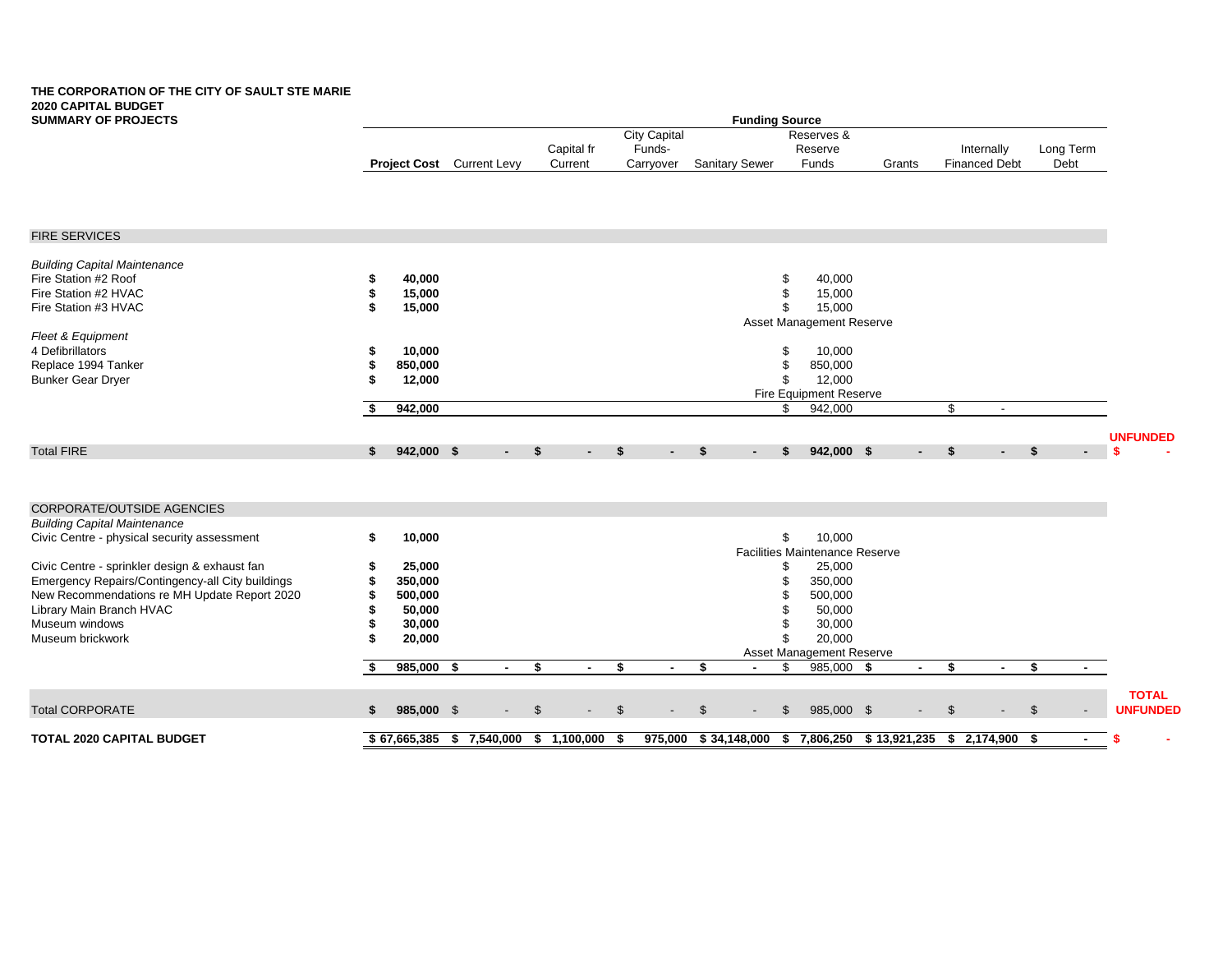#### THE CORP. OF THE CITY OF SAULT STE MARIE **CAPITAL PRIORITIZATION** 2020

| ----           |                                    |                                                                                           |                  |           |                                |             |                                                       | <b>Funding Source</b>                      |             |          |                          |                                    |
|----------------|------------------------------------|-------------------------------------------------------------------------------------------|------------------|-----------|--------------------------------|-------------|-------------------------------------------------------|--------------------------------------------|-------------|----------|--------------------------|------------------------------------|
|                | Department                         | <b>Description</b>                                                                        | Cost             | Reserve   |                                | Cap fr Curr | <b>City Capital</b><br>Funds -<br><b>Current Levy</b> | <b>City Capital</b><br>Funds-<br>Carryover | Grants      | Sanitary | <b>Total Funding</b>     | Internally<br><b>Financed Debt</b> |
|                | <b>Existing Assets</b>             |                                                                                           |                  |           |                                |             |                                                       |                                            |             |          |                          |                                    |
|                | PW&ES-<br>Engineering              | Repair waterfront boardwalk due to erosion from high water levels -<br>Phase 1            | 1,500,000        |           |                                |             |                                                       |                                            |             |          |                          | 1,500,000                          |
| $\overline{2}$ | Fire                               | Replace 4 AEDs (defibrillators)                                                           | 10,000           | 10,000    | Fire<br>Equipment<br>Reserve   |             |                                                       |                                            |             |          | 10,000                   |                                    |
| 3.00           | PW&ES-<br>Engineering              | 2020 Capital Roads                                                                        | 17,986,885       |           | Fire                           |             | 6,240,000                                             | 625,000                                    | 10,566,885  | 555,000  | 17,986,885               |                                    |
|                | Fire                               | Fire tanker replacement                                                                   | 850,000          | 850,000   | Equipment<br>Reserve           |             |                                                       |                                            |             |          | 850,000                  | $\sim$                             |
| 5              | Fire                               | Bunker gear dryer                                                                         | 12,000           | 12,000    | Fire<br>Equipment<br>Reserve   |             |                                                       |                                            |             |          | 12,000                   |                                    |
| 6              | PW&ES - Traffic<br>PW&ES - Traffic | Traffic control system (second half of funding)<br>Replace traffic control cabinets       | 75,000<br>89,250 |           | Transit                        |             |                                                       |                                            |             |          | $\overline{\phantom{a}}$ | 75,000<br>89,250                   |
| 8              | CD&ES - Transit                    | Buses, parabuses, transit supervisor vehicle, bus shelters,<br>fareboxes for entire fleet | 4,595,000        | 130,000   | Equipment<br>Reserve           | 600,000     |                                                       |                                            | \$3,354,350 |          | 4,084,350                | 510,650                            |
| 9              | PW&ES - Traffic                    | Install traffic cameras on Bay Street                                                     |                  |           | Green<br>Committee/            |             |                                                       |                                            |             |          |                          |                                    |
|                | CD&ES-                             | 10 Community Centres   LED lighting upgrades at GFL to replace HID lighting over ice area | 200,000          | 200,000   | <b>GFL Capital</b><br>Reserves |             |                                                       |                                            |             |          | 200,000                  |                                    |
|                |                                    |                                                                                           | 25,318,135       | 1,202,000 |                                | 600,000     | 6,240,000                                             | 625,000                                    | 13,921,235  | 555,000  | 23,143,235               | 2,174,900                          |

### **Growth Projects**

| CD&ES | Plaza a. | 500.000 | 500.000 | 500,000 |
|-------|----------|---------|---------|---------|
|       | d market |         |         |         |
|       |          |         |         |         |

#### **Reserve/Reserve Fund Projects**

| CD&ES-<br><b>Community Centres</b> | Memorial Tower rehabilitation/repair of existing concrete structure                   | 101,250 | 101,250 | Facilities<br>Maintenance<br>Reserve        |  |                          | 101,250                            |
|------------------------------------|---------------------------------------------------------------------------------------|---------|---------|---------------------------------------------|--|--------------------------|------------------------------------|
| CD&ES-<br><b>Community Centres</b> | Acrylic posts and soft cap for boards - OHL requirement for Major<br>Junior CHL games | 65,000  | 65,000  | <b>GFL Capital</b><br>Reserve<br>Facilities |  |                          | 65,000                             |
| PW&ES-<br>Engineering              | Physical security assessment of Civic Centre                                          | 10,000  | 10,000  | Maintenance<br>Reserve                      |  |                          | 10,000                             |
| CD&ES-<br><b>Community Centres</b> | Site security camera upgrades for event level and outside yard &<br>parking           | 10,000  | 10,000  | <b>GFL Capital</b><br>Reserve<br>Computer   |  |                          | 10,000                             |
| CD&ES-<br><b>Community Centres</b> | POS system for F&B requirements during spectator events                               | 80,000  | 80,000  | Software<br>Reserve                         |  |                          | $\overline{\phantom{a}}$<br>80,000 |
| PW&ES - Landfill                   | Update scale readers with hardware & software as well as<br>plug/switch for scale     | 60,000  | 60,000  | Landfill<br>Reserve                         |  |                          | 60,000                             |
|                                    |                                                                                       | 326,250 | 326,250 | $\overline{\phantom{a}}$                    |  | $\overline{\phantom{a}}$ | 326,250                            |